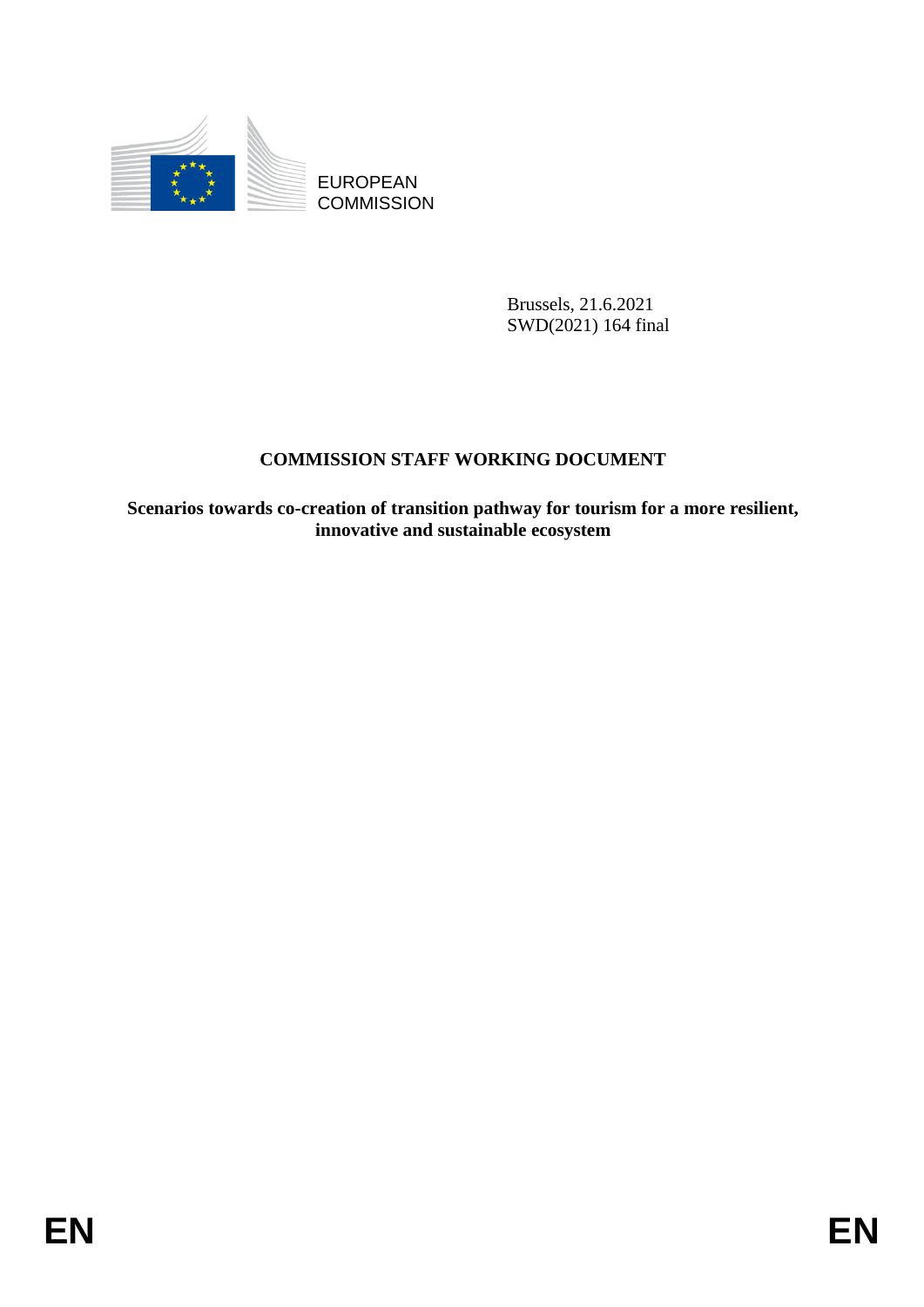#### *This document is a European Commission staff working document. It does not constitute the official position of the Commission, nor does it prejudge any such position*

| $\mathbf{1}$   |       |                                                                                |  |
|----------------|-------|--------------------------------------------------------------------------------|--|
|                | 1.1   |                                                                                |  |
|                | 1.2   |                                                                                |  |
| $\overline{2}$ |       |                                                                                |  |
|                | 2.1   |                                                                                |  |
|                | 2.1.1 |                                                                                |  |
|                | 2.1.2 |                                                                                |  |
|                | 2.2.  |                                                                                |  |
|                | 2.2.1 |                                                                                |  |
|                | 2.3   |                                                                                |  |
|                | 2.3.1 | Possible pathways towards digitally empowered smart tourism by 2030 17         |  |
| 3              |       | Supporting the ecosystem in transition and long-term horizontal challenges  19 |  |
|                | 3.1   |                                                                                |  |
|                | 3.2   |                                                                                |  |
|                | 3.3   |                                                                                |  |
|                | 3.4   |                                                                                |  |
|                | 3.5   |                                                                                |  |
|                | 3.6   |                                                                                |  |
|                | 3.7   |                                                                                |  |
|                | 3.8   |                                                                                |  |
| $\overline{4}$ |       |                                                                                |  |
|                |       |                                                                                |  |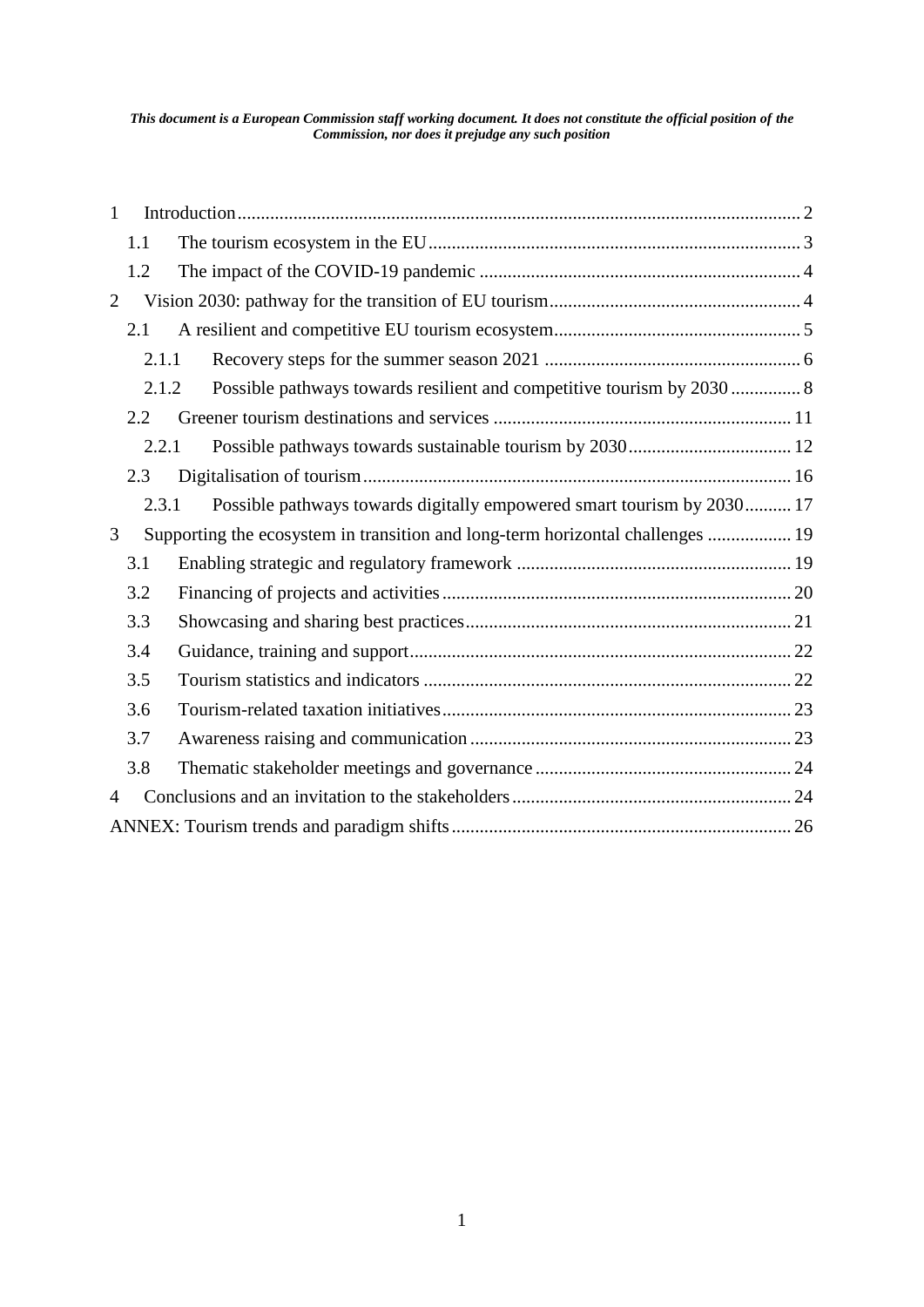#### <span id="page-2-0"></span>**1 INTRODUCTION**

Tourism is at a crossroads. The tourism ecosystem was growing steadily in Europe and globally, until the COVID-19 pandemic drastically changed people's possibilities and interest in travelling, eating out, recreational and cultural activities. While intensive COVID-19 vaccination campaigns across Europe are bringing the spread of the virus down and enabling travelling and tourism activities to restart, going back to pre-crisis tourism doesn't suffice. The recovery from the shock should also be taken as an opportunity to address changing consumer needs and steer the tourism ecosystem towards more resilient, digital, and greener practices.

On 10 March 2020, the Commission adopted a new Industrial Strategy to help Europe's industry lead the green and digital transformations and to drive Europe's global competitiveness and strategic autonomy. Following the experience of the COVID-19 pandemic, the update of the EU Industrial Strategy<sup>1</sup> highlights the need to further accelerate the green and digital transitions and increase resilience of EU industrial ecosystems. To do so, the Commission proposes the co-creation of transition pathways with stakeholders, as an essential collaborative tool for the transformation of industrial ecosystems. The pathways will allow to identify the scale of actions and the challenges, including for instance investment or technology needs, to accompany the industry's transitions towards 2030 and beyond. Priority is given to the ecosystems that face the most important challenges and have been most heavily affected by the crisis.

As shown in the Annual Single Market Report<sup>2</sup>, the COVID-19 crisis had a strong impact on the tourism ecosystem, its turnover and employment levels. Women, youth and low-income workers have been particularly affected by the crisis, due to the fact that they represent a large majority of employees in the tourism ecosystem. There is a concrete need to start co-creating a transition pathway for the tourism ecosystem together with its stakeholders. This transition pathway should aim to describe what the digital and green transition and increasing resilience mean for the tourism ecosystem and what measures and commitments are needed to accompany this transition. The timing of this document also aims to provide impetus to the tourism ecosystem to ensure that the recovery after the COVID-19 crisis is being leveraged for the twin transition. This document uses as a basis and builds further on the analysis of the tourism ecosystem as published in the Industrial Strategy update.

This document is a Staff Working Document for the purposes of consultation and co-creation with stakeholders. It does not constitute the official position of the Commission, nor does it prejudge any such position. It is the first step towards co-creating a vision of a green and digital transition, in order to reach in 2030 a resilient tourism ecosystem, which works effectively towards the commitments of the EU Green Deal<sup>3</sup> and Digital Decade<sup>4</sup>. This document already draws on previous consultation processes and positions provided by tourism stakeholders, including the European Tourism Convention<sup>5</sup>, and the European

1

 $^{1}$  COM(2021) 350 final

<sup>&</sup>lt;sup>2</sup> SWD(2021) 351 final<br> $\frac{3 \text{ h} \text{tr} \text{m} \text{s}}{2}$ 

<https://ec.europa.eu/info/strategy/priorities-2019-2024/european-green-deal/>

<sup>&</sup>lt;sup>4</sup> [https://ec.europa.eu/info/strategy/priorities-2019-2024/europe-fit-digital-age/europes-digital-decade-digital](https://ec.europa.eu/info/strategy/priorities-2019-2024/europe-fit-digital-age/europes-digital-decade-digital-targets-2030_en)[targets-2030\\_en](https://ec.europa.eu/info/strategy/priorities-2019-2024/europe-fit-digital-age/europes-digital-decade-digital-targets-2030_en)

 $\frac{5}{3}$  The Convention gathered some 800 stakeholders and discussed policy recommendations around three key pillars: (1) safe and seamless tourism, (2) greener holidays and (3) data-powered tourism.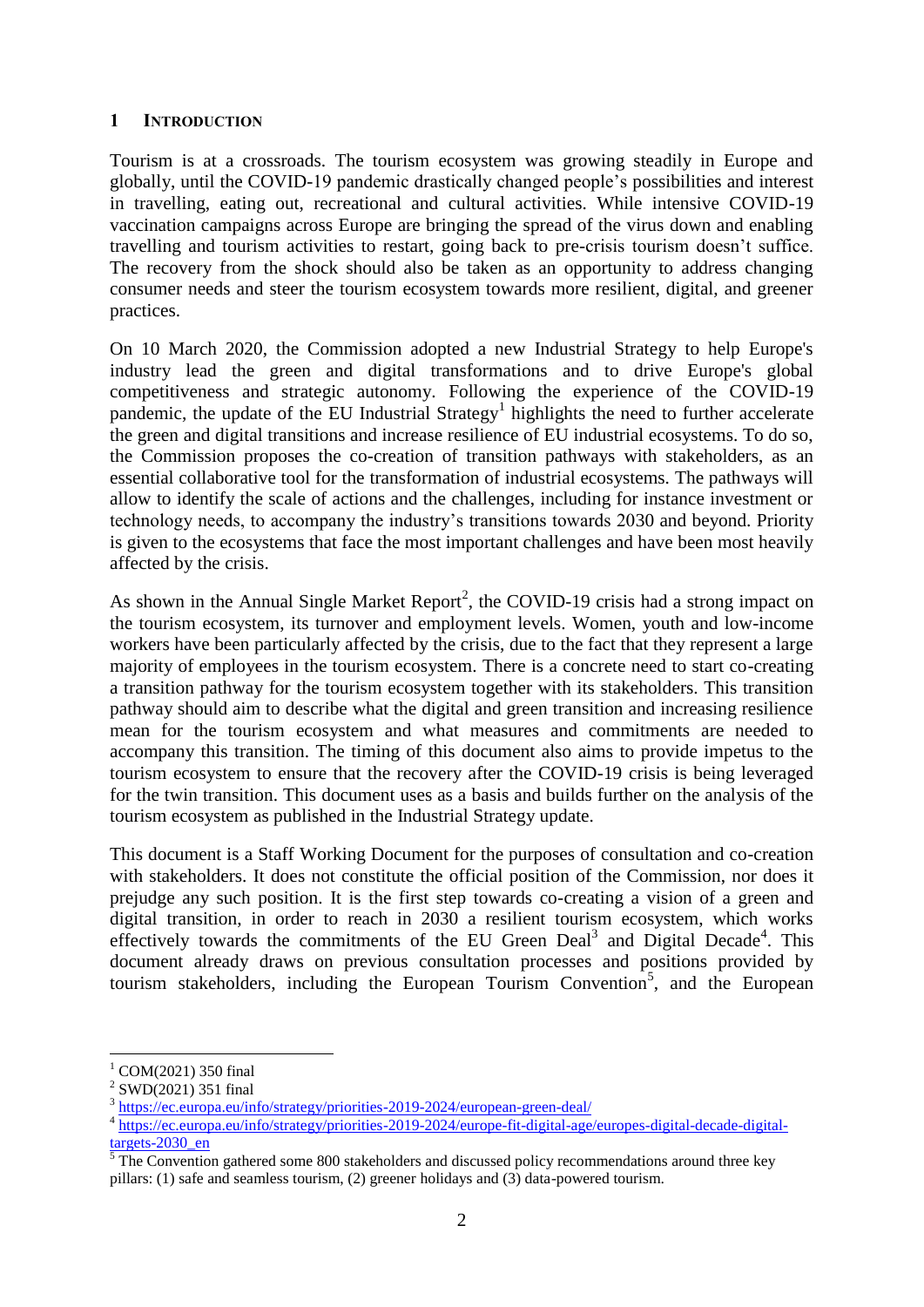Parliament resolution on establishing an EU strategy for sustainable tourism<sup>6</sup>.

The objective of the current document is to launch discussions with stakeholders across the tourism ecosystem, which would result in matching commitments and concrete pledges. This consultation process invites the stakeholders to contribute to a bottom-up assessment of scale, cost, long-term benefits and conditions of the required actions to accompany the twin transition of the ecosystem. The finalised pathway will also support the effort of jointly building with Member States and tourism stakeholders the European Agenda for Tourism  $2030/2050<sup>7</sup>$ . The implementation of the transition pathway will serve to share and project best practices in tourism sustainability and digitalisation globally.

# <span id="page-3-0"></span>**1.1 The tourism ecosystem in the EU**

Tourism refers to the activity of visitors taking a trip to a destination outside their usual residence, for less than a year. It can be for any main purpose, including business or leisure<sup>8</sup>. Tourism plays an important role in the EU economy: In 2019, tourism generated 9.5% of the total GDP and was responsible for 22.6 million jobs<sup>9</sup>. Out of 3.2 million tourism enterprises, 99.8% were micro or small and medium enterprises<sup>10</sup>. Tourism total contribution to GDP was over 15% in some countries (Croatia, Greece, Portugal) in 2019<sup>11</sup>.

Tourism to the EU is facilitated by the common visa policy, which allows nationals of 60 third countries to travel visa-free to Member States<sup>12</sup>. The EU is a leader in tourism globally, with four of its Member States among the world's top ten destinations for holidaymakers<sup>13</sup>. In 2019, international tourism accounted for 41% of arrivals, divided into intra-EU travelling  $(23%)$  and extra-EU travelling  $(18%)^{14}$ .

The EU tourism ecosystem encompasses globalised and interconnected value chains comprising off-line and on-line information and services providers (tourist offices, digital platforms, travel technology providers), travel agents and tour operators, accommodation suppliers, destination managing organisations, attractions and passenger transport activities (for example, airlines, trains, and cruises). Very small companies operate alongside large multinational corporations. Private and public capital are intertwined.

In the EU, service providers at destination level (e.g. hospitality) are, in their majority, small local owners. Micro and small enterprises generate about 64% of the value added of the tourism ecosystem and employ  $84\%$  of its workers<sup>15</sup>. The proportion of micro and small companies is particularly high in hospitality (hotels, bars, restaurants), with many owners operating independently or under franchise from large groups. This is also true for travel agencies and coaches, though to a lesser extent. This entails heterogeneous supply chains of the tourism services and substantial coordination efforts in agreeing common objectives and pathways to change.

<sup>–&</sup>lt;br>[https://www.europarl.europa.eu/doceo/document/TA-9-2021-0109\\_EN.pdf](https://www.europarl.europa.eu/doceo/document/TA-9-2021-0109_EN.pdf)

<sup>&</sup>lt;sup>7</sup> <https://www.consilium.europa.eu/media/49960/st08881-en21.pdf>

<sup>8</sup> Overview - Tourism - [Eurostat \(europa.eu\)](https://ec.europa.eu/eurostat/web/tourism)

<sup>9</sup> WTTC data from [Travel & Tourism Economic Impact | World Travel & Tourism Council \(WTTC\)](https://wttc.org/Research/Economic-Impact)

<sup>&</sup>lt;sup>10</sup> Eurostat Structural Business Statistics

<sup>11</sup> [Travel & Tourism Economic Impact | World Travel & Tourism Council \(WTTC\)](https://wttc.org/Research/Economic-Impact)

 $12$  For stays of up to 90 days in any 180-day period.

<sup>&</sup>lt;sup>13</sup>[International Tourism Highlights, 2020 Edition \(e-unwto.org\)](https://www.e-unwto.org/doi/epdf/10.18111/9789284422456)

<sup>&</sup>lt;sup>14</sup> Eurostat data for 2018

<sup>15</sup> SWD(2021) 351 final, p.177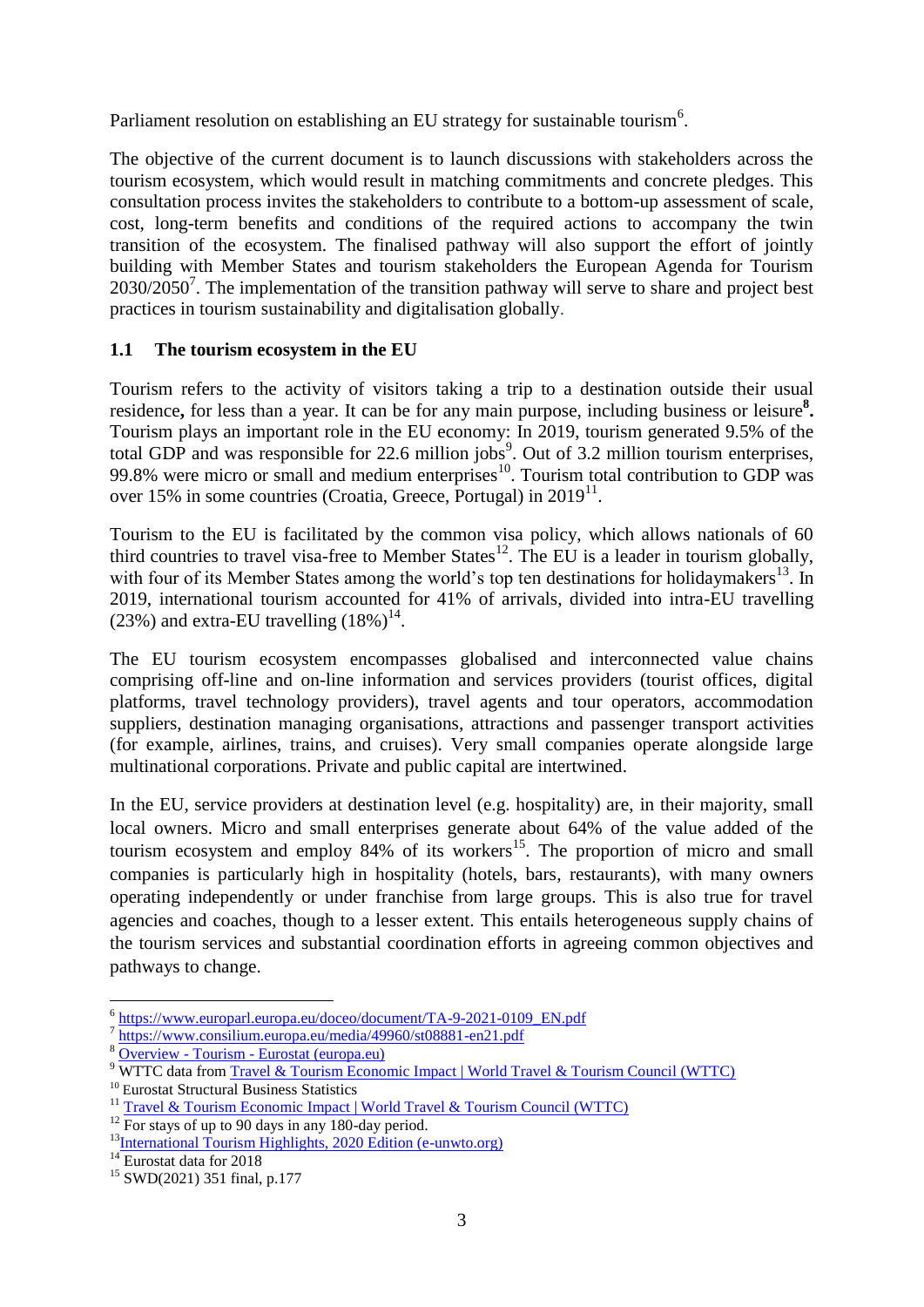# <span id="page-4-0"></span>**1.2 The impact of the COVID-19 pandemic**

The COVID-19 pandemic has hit hard several sectors of the tourism ecosystem, especially accommodation, air travel, other international travel, trade fairs and cultural events. With a drop of roughly 70% in revenues in  $2020^{16}$  and up to 11 million jobs at risk<sup>17</sup>, tourism services were at the bottom of the business confidence indicator in the beginning of 2021. Lockdowns have persisted into 2021 and prospects for the summer season are mixed. Eurostat data indicates an 82% plunge in international tourist arrivals to accommodation establishments in EU during the period April 2020 to March 2021, compared with the twelve months preceding the pandemic, and travel demand is expected to remain below its prepandemic trajectory until 2024<sup>18</sup>. However, spurred by the vaccines, European travellers' mood is upbeat for summer holidays, with 56% of Europeans willing to travel by the end of August, mostly to domestic and intra-EU destinations<sup>19</sup>.

The accommodation and food services (hotels and restaurants) were severely hit by the pandemic. Despite a recovery in the third quarter, the turnover of these services in the fourth quarter of  $2020$  was only about half of what it had been one year earlier<sup>20</sup>. According to Labour Force statistics, employment in accommodation and food services stood in the last quarter of 2020 about 18% below the level of one year earlier (2019Q4). At a more disaggregated level, Labour Force statistics show that the accommodation sector experienced a 21.3% employment loss between 2019 Q4 and 2020 Q4. In the same period, travel agencies activities lost  $21.7\%$  employment and food activities lost 14% employment<sup>21</sup>.

In 2020 compared with 2019, 1.5 billion less nights (-52 %) were spent in EU tourist accommodations<sup>22</sup>. Hotels recorded a drop of  $70\%$  between  $2020$  and  $2019$ , while the campsites, supported by domestic tourism, were less affected. Many museums were are also closed due to the COVID-19 pandemic with 75% reporting losses in income between up to EUR 1,000 – 30,000 per week<sup>23</sup>. In 2020 compared with 2019, nights spent by non-residents (guests from another country) fell by 68%, while nights spent by residents (domestic tourists) fell by 38%. Although domestic tourism was less affected, it could only partly compensate for the decline of inbound tourism, and so the countries that depend on cross-border tourism have been hit the hardest.

# <span id="page-4-1"></span>**2 VISION 2030: PATHWAY FOR THE TRANSITION OF EU TOURISM**

The heterogeneity of the tourism ecosystem requires diversified and adapted support at European level and a connecting vision, which can facilitate concerted actions by all stakeholders and Member States. This vision must consider the trends and changes in tourism demand, visible already before COVID-19, and further shaped by the pandemic (see Annex) and supply, to lead the transformation required by the green and digital transitions. By using

<sup>16</sup> UNWTO (2020), ['World Tourism Barometer'](https://doi.org/10.18111/wtobarometereng), Volume 18, Issue 6, October 2020

<sup>&</sup>lt;sup>17</sup> European Commission Joint Research Centre (2020), 'Behavioural changes in tourism in times of Covid-19: **[Employment scenarios and policy options'](http://publications.jrc.ec.europa.eu/repository/handle/JRC121262)**, JRC Science for Policy Report

<sup>&</sup>lt;sup>18</sup> [Monitoring Sentiment for Domestic and Intra-European Travel \(Wave 6\)](https://etc-corporate.org/reports/monitoring-sentiment-for-domestic-and-intra-european-travel-wave-6/)

<sup>&</sup>lt;sup>19</sup> [Monitoring Sentiment for Domestic and Intra-European Travel \(Wave 6\)](https://etc-corporate.org/reports/monitoring-sentiment-for-domestic-and-intra-european-travel-wave-6/)

<sup>&</sup>lt;sup>20</sup> [Impact of Covid-19 crisis on services -](https://ec.europa.eu/eurostat/statistics-explained/index.php?title=Impact_of_Covid-19_crisis_on_services#Development_of_services_turnover_in_the_fourth_quarter_of_2020) Statistics Explained (europa.eu)

<sup>&</sup>lt;sup>21</sup> European Commission DG Employment and Social Affairs (2021), *Employment and Social Developments in* [Europe,](https://ec.europa.eu/social/main.jsp?langId=en&catId=791&furtherNews=yes&newsId=9873) Chapter 2, Section 2, *forthcoming*.

 $^{22}$  Tourism statistics - [nights spent at tourist accommodation establishments -](https://ec.europa.eu/eurostat/statistics-explained/index.php?title=Tourism_statistics_-_nights_spent_at_tourist_accommodation_establishments) Statistics Explained (europa.eu)  $23$ [https://www.ne-](https://www.ne-mo.org/fileadmin/Dateien/public/NEMO_documents/NEMO_COVID19_FollowUpReport_11.1.2021.pdf)

[mo.org/fileadmin/Dateien/public/NEMO\\_documents/NEMO\\_COVID19\\_FollowUpReport\\_11.1.2021.pdf](https://www.ne-mo.org/fileadmin/Dateien/public/NEMO_documents/NEMO_COVID19_FollowUpReport_11.1.2021.pdf)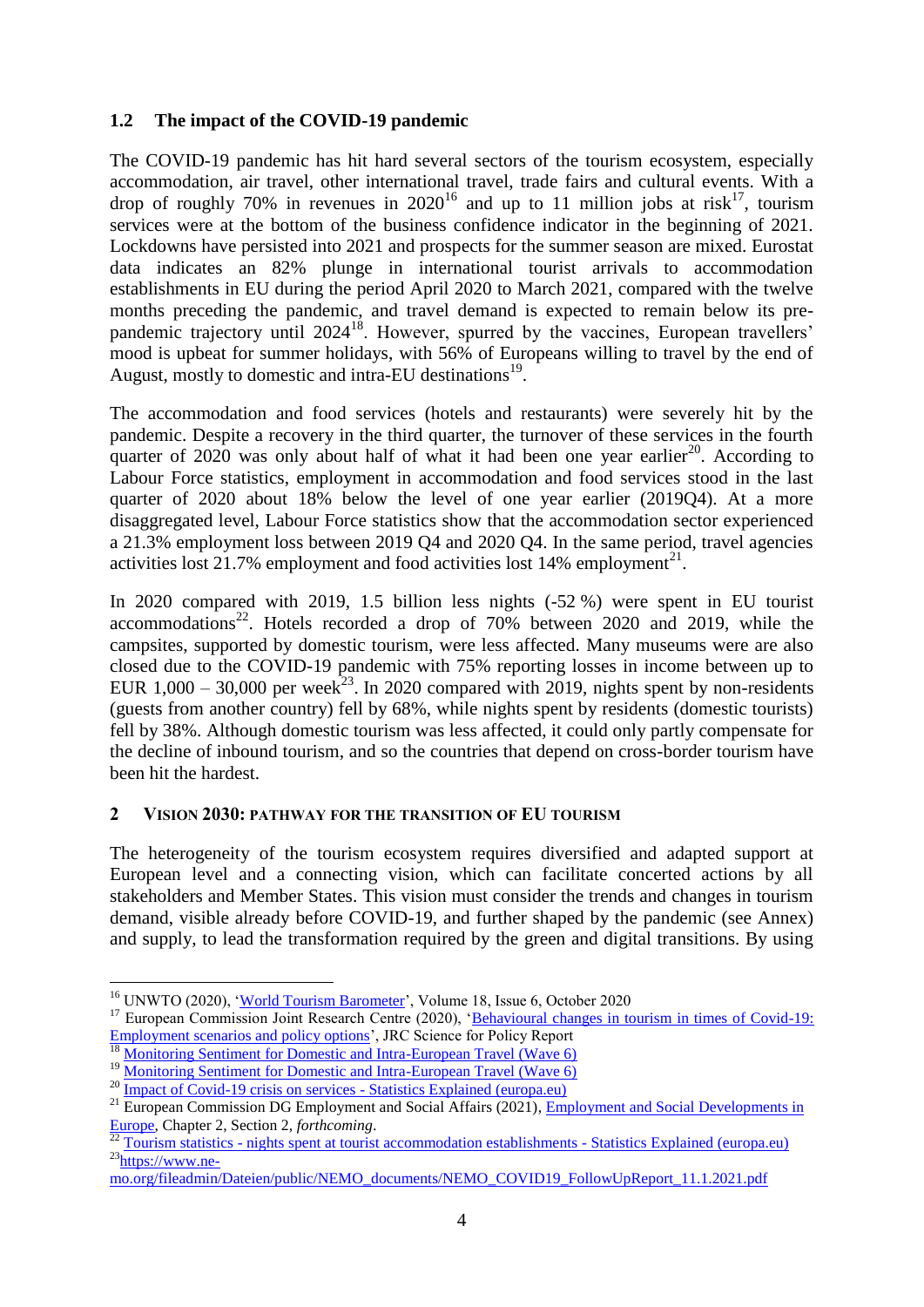the concept of the transition pathway, it is recognised that the multifaceted challenges and the dispersed ecosystem require solutions that cannot be known or developed all at once, or by one actor alone.

The current document proposes scenarios for a more resilient, sustainable and digital tourism ecosystem, which will contribute to forming a shared vision for 2030 in collaboration with all relevant public and private stakeholders. The stakeholders are considered very broadly: industry, associations, destinations, networks, public authorities, NGOs, other European institutions, and other organisations. The stakeholders are invited to match and exceed the ambition presented in this Staff Working Document, indicating their own proposed scenarios and pledges or commitments to get there. They should also provide their views on the costs and the long-term benefits of the twin transition. Furthermore, they are asked to suggest concrete actions, targets and progress indicators for the ecosystem, together with their commitments to work on addressing these issues.

# <span id="page-5-0"></span>**2.1 A resilient and competitive EU tourism ecosystem**

Resilience can be defined as the ability not only to withstand and cope with challenges but also to undergo transitions in a sustainable, fair, and democratic manner<sup>24</sup>. That ability is determined by interacting factors including business and labour demography, market characteristics, regulatory environment, and the type / level of public funding. The pandemic has shown how vulnerable the tourism ecosystem can be towards external shocks. Injecting liquidity and special support measures have been needed all over Europe, and the recovery will be much more difficult in some regions and sectors than others. This shock is now the opportunity to learn from experience and build back better, in terms of resilience, sustainability, benefiting from the digital opportunities and innovation.

The worst affected Member States by the COVID-19 pandemic are those highly dependent on tourism and unable to compensate the loss of foreign, EU and non-EU, travellers with domestic demand. Most key travel and tourism infrastructures are not designed to operate efficiently under crisis conditions, such as the current pandemic. It is important to ensure that the aftermath of the pandemic will not create long-term problems for international travelling, for example by having incompatible vaccination certificates between continents. The health and safety concerns of visitors may impact their travel preferences and it will be crucial to promote Europe as a safe and quality destination.

At the same time, it is important to ensure that the health and safety of all workers in the sector, including seasonal workers, is adequately protected in line with the existing EU occupational safety and health directives<sup>25</sup>. EU guidance, published by the European Agency for Safety and Health at Work, $26$  provide useful support for employers in managing occupational safety and health risks, including for COVID-19. This guidance includes national sector specific guidelines.

During the COVID-19 shock, the European tourism ecosystem has been supported with liquidity and funding measures. The estimated investment gap for 2020-21 is EUR 161 billion (highest of all ecosystems) $^{27}$ . High level of indebtedness increases the risk of slow restart, and also of the ownership of some services moving outside Europe. This can further reduce the

<sup>&</sup>lt;u>.</u> <sup>24</sup> COM(2020)493

<sup>25</sup> Council Directive 89/391/EEC

<sup>&</sup>lt;sup>26</sup> [Healthy Workplaces Stop the Pandemic -](https://osha.europa.eu/en/themes/covid-19-resources-workplace) Safety and health at work - EU-OSHA (europa.eu)

 $^{27}$  SWD(2020) 98 final, 'Identifying Europe's recovery needs', p. 41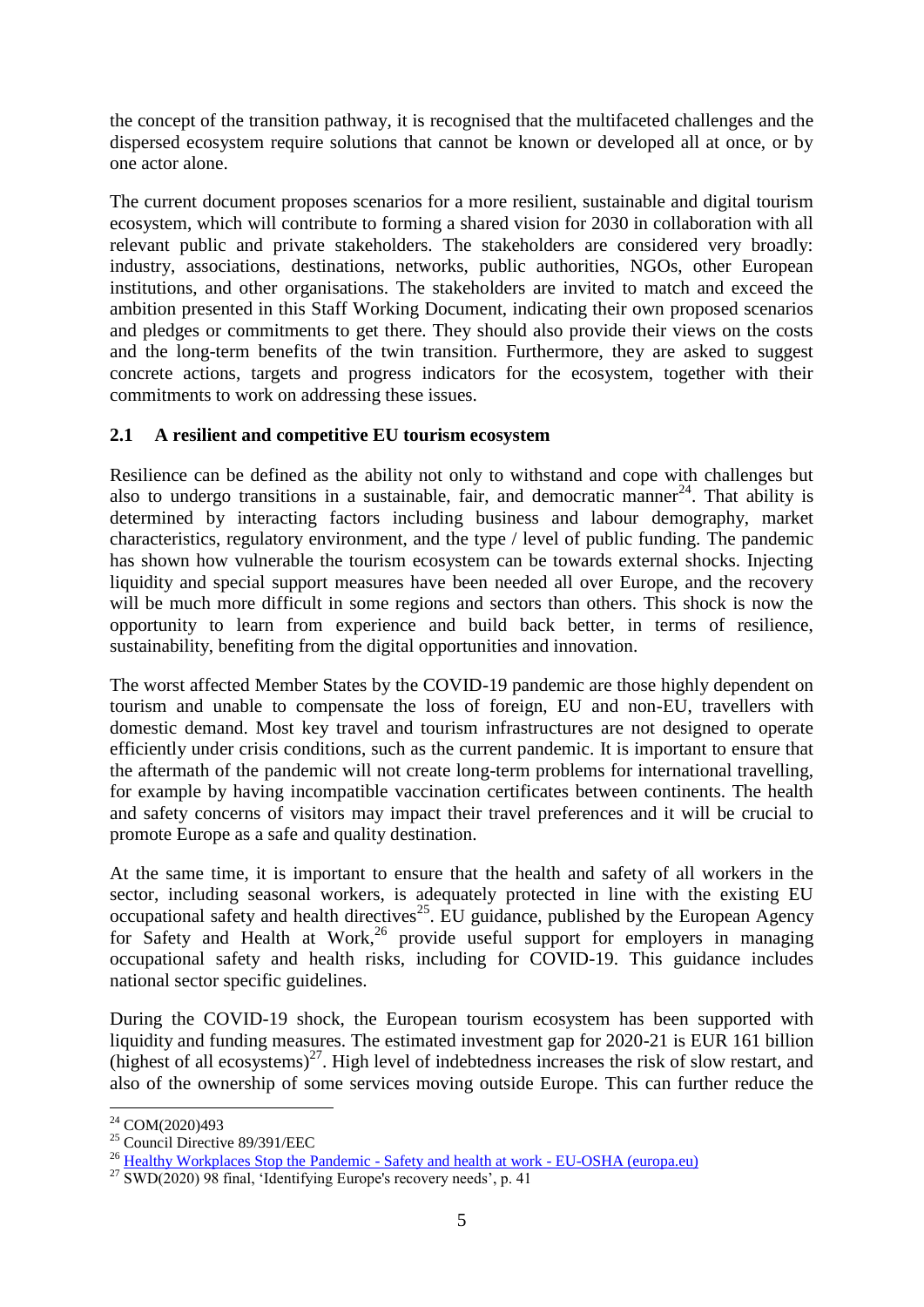capacity of tourism enterprises to invest in the development of more resilient supply chains and new services. Furthermore, compared to other ecosystems, the tourism ecosystem is low paid, employing a majority of young and female employees for highly demanding work. During COVID-19, part of the people working for the tourism ecosystem may have moved to other sectors, which could reduce the capacity of tourism ecosystem to restart.

The tourism ecosystem is very important for the overall employment in Europe and there is a lot at stake in supporting economic activity in this ecosystem. There are many reasons why Europe is a very popular tourist destination and the ecosystem most probably also faces unmet potentials. The recovery and resilience funds must ensure that the tourism sector is better prepared by the possible next pandemic. Adequate short-time work schemes should be in place to protect workers and their income. Sufficient aid programmes should be available for businesses and enterprises to help them through the temporary difficulties. Social dialogue should be developed to ensure that working conditions and job quality is high and training approaches should be developed to provide the ecosystem with the necessary competencies to be innovative.

Additionally, investments in the tourism ecosystem should contribute to equal access and accessibility<sup>28</sup> for persons with disabilities and with reduced mobility, in terms of accessible infrastructure, transport, information and support services as well as facilitating the right to enjoy holidays. In 2018, it was estimated that 28.3% of the EU population aged 16 or over could not afford a one-week annual holiday away from home. This could be addressed together with reducing the high seasonality<sup>29</sup> of tourism in many regions, linked with rising interest in proximity tourism, rural and eco-tourism, and considering the emerging practices for teleworking outside of habitual residence.

Currently, 80% of the European online market (travel agencies) is held by two multinational companies.The COVID-19 restrictions have weakened the European tourism ecosystem actors. Extra-EU companies may become more competitive by using or developing online services for European tourism based on the business intelligence gathered through their platforms. There is therefore a strong need to support European business innovation and dataempowered platforms, together with ancillary service providers specialising in data analysis.

# <span id="page-6-0"></span>2.1.1 Recovery steps for the summer season 2021

1

The very first step of the transition pathway is to recover for the 2021 summer season. A successful summer is essential for the survival of the businesses and for their capacity to embark on the transition. At the same time, while vaccine uptake has increased at a rapid pace, with over half of the EU adult population having received at least one dose of a COVID-19 vaccine by mid-June<sup>30</sup>, the emerging variants of concern present an important threat that requires strong surveillance. Whilst taking account of the need to protect public health and surveying the epidemiological developments, the services should restart as soon as possible, to support businesses and employees in the ecosystem.

To that end, the Commission has established several measures to support an safe, effective and coordinated relaunch of tourism activities:

<sup>&</sup>lt;sup>28</sup> See European standards on accessibility: Accessibility requirements for public procurement of products and services in the ICT domain (H) EN 301 549; Accessibility requirements for public procurement in the Built Environment (including transport infrastructures EN 17210; and Accessibility following Design For All in relevant standardization activities EN 17161

<sup>&</sup>lt;sup>29</sup> JRC Publications Repository - Territorial patterns of tourism [intensity and seasonality in the EU \(europa.eu\)](https://publications.jrc.ec.europa.eu/repository/handle/JRC117669)

<sup>&</sup>lt;sup>30</sup> <https://qap.ecdc.europa.eu/public/extensions/COVID-19/vaccine-tracker.html#uptake-tab>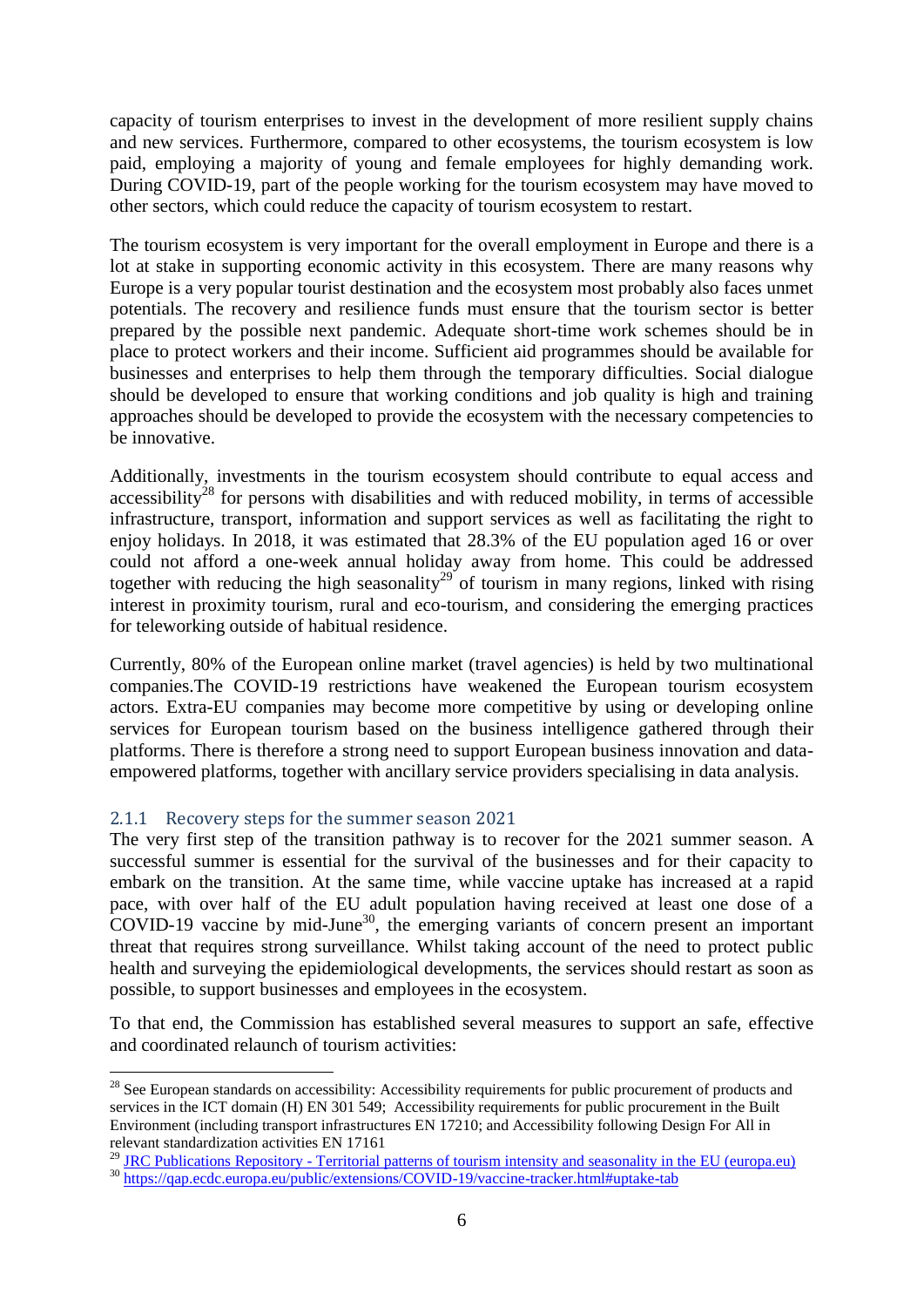- **Emergency relief and financial support**. As a first step to provide relief, the European Commission has mobilized all available means to save businesses and protect jobs in tourism (SURE, State aid, CRII+, REACT-EU; changes in EU legislation to provide temporary relief to the aviation sector<sup>31</sup>). In addition to emergency measures for SMEs hit by the COVID-19 crisis, the EU supports tourism recovery and transition through the Recovery and Resilience Facility and a number of funding options detailed in the 'Guide on EU funding for tourism'<sup>32</sup>.
- **Building trust for safe travelling.** European Commission has supported and coordinated the efforts of the Member States in facilitating safe travel and mobility of people in the single market. Re-open EU platform<sup>33</sup> provides reliable information on travelling rules and restrictions of EU and supports cross-border travel planning. As regards air travel, the European Union Aviation Safety Agency (EASA) and European Centre for Disease Prevention and Control (ECDC) will update the joint document defining measures to assure the health safety of air travellers and aviation personnel<sup>34</sup> once airlines resume regular flight schedules following the severe disruption caused by COVID-19. By Commission's initiative, CEN, the European Standardisation Organisation, developed a safety protocol and a COVID-19 Safety Seal label for tourism establishments<sup>35</sup>.
- **EU Digital COVID-19 Certificate to reopen travelling within Europe**. A common framework for an 'EU Digital COVID-19 Certificate<sup>36</sup> start to apply as of 1 July 2021 to facilitate the exercise of the right of free movement within the EU during the COVID-19 pandemic, and to help ensure that restrictions currently in place can be lifted in a coordinated manner. It will be a digital proof that a person has either been vaccinated against or recovered from COVID-19, or received a negative test result. The certificate is free for the citizens and is accompanied by EUR 100 million support under the Emergency Support Instrument for affordable or free testing for persons who cross borders frequently for work, education or health reasons. The Council also updated the Council Recommendation on COVID-19 free movement restrictions in the EU<sup>37</sup>, to coordinate the gradual easing of travel measures.
- A common **Digital Passenger Locator Form**<sup>38</sup> has been developed by the EU Healthy Gateways for possible use by Member States. Contact tracing is a central pillar of the fight against the spread of the virus, especially in connection with the emergence of new variants. To address this, Member States should consider requiring persons entering their territory through collective transport modes with pre-assigned seat or cabin to submit Passenger Locator Forms (PLF) in accordance with data protection requirements. Member States should be encouraged to join the PLF Exchange Platform, which is part of the Early Warning and Response System<sup>39</sup>, to enhance their cross-border contact tracing capabilities for all transport modes. For this purpose, on 27 May 2021, the Commission amended its Implementing Decision (EU) 2017/253 as regards alerts triggered by serious cross-border

<sup>1</sup>  $31$  Regulation (EU) 2020/696; Regulation (EU) 2020/459; Regulation (EU) 2021/250

 $32$  https://ec.europa.eu/growth/sectors/tourism/funding-guide\_en

 $\frac{33 \text{ https://reopen.eu/en, with close to 11 million visits since June 2020}}{33 \text{ https://reopen.eu/en, with close to 11 million visits since June 2020}}$ 

<sup>34</sup> https://www.easa.europa.eu/document-library/general-publications/covid-19-aviation-health-safety-protocol

<sup>&</sup>lt;sup>35</sup> https://ec.europa.eu/growth/<u>content/new-european-tourism-covid-19-safety-seal-available\_en</u>

<sup>36</sup> Regulation (EU) 2021/953

<sup>&</sup>lt;sup>37</sup> <https://eur-lex.europa.eu/legal-content/EN/TXT/?uri=CELEX%3A02020H1475-20210202>

<sup>38</sup> https://www.euplf.eu/en/home/index.html

<sup>&</sup>lt;sup>39</sup> Decision No 1082/2013/EU on serious cross-border threats to health, Early warning and response system

<sup>(</sup>EWRS) https://eur-lex.europa.eu/legal-content/EN/TXT/?uri=CELEX:32013D1082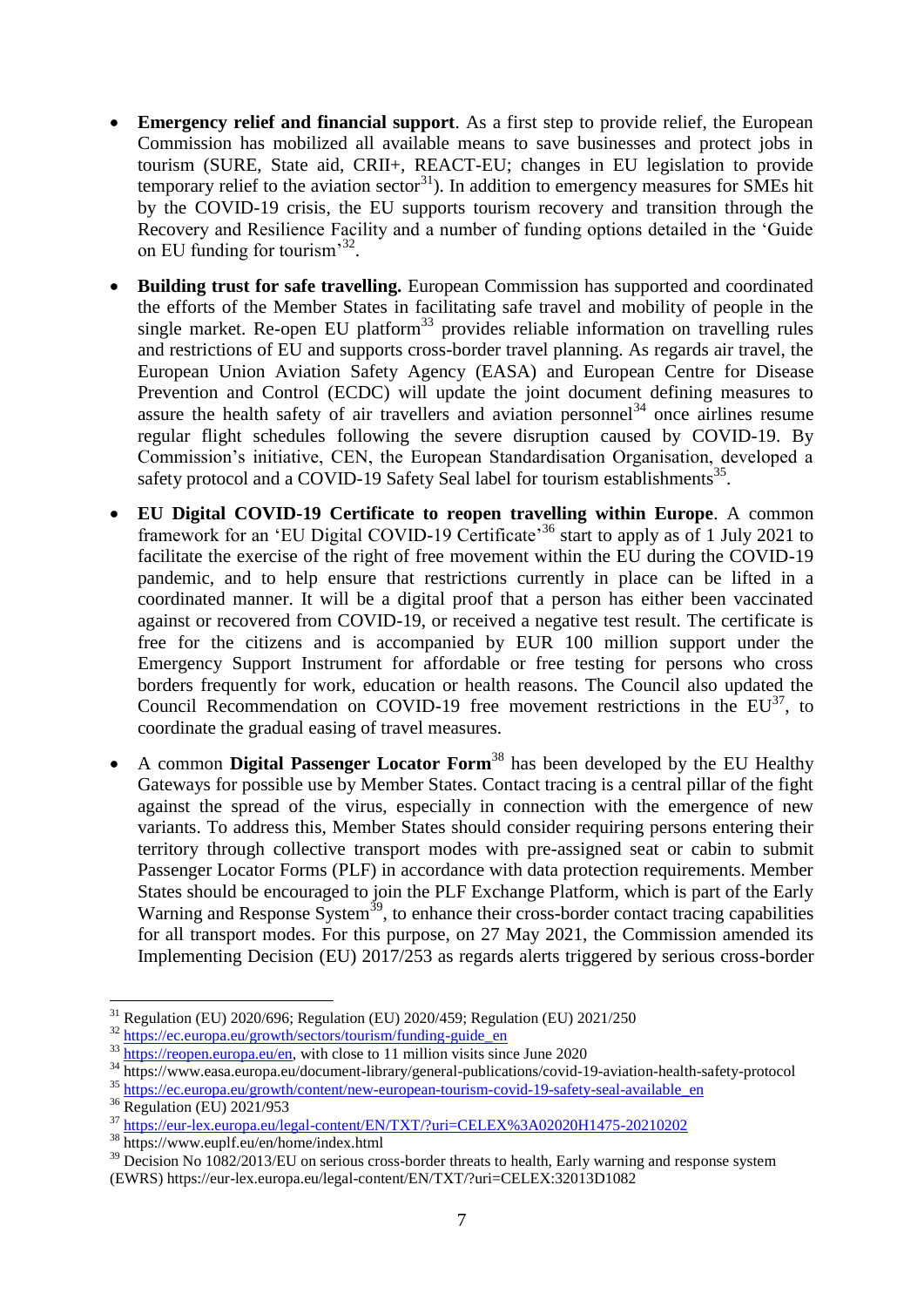threats to health and for the contact tracing of passengers identified through Passenger Locator Forms<sup>40</sup>.

- **Reopening Europe safely to the world.** The Council has adopted a recommendation to ensure that restrictions on non-essential travel into the EU are taken and lifted in a coordinated manner by Member States $41$ . In May 2021, the Recommendation was revised to reflect the vaccination uptake and the improved epidemiological situation worldwide. Subsequently, the EU reopened to third-country nationals who have been fully vaccinated with the vaccines accepted by the European Medicine Agency (EMA) or, depending on Member States' stance, by vaccines that have been placed under the World Health Organization (WHO) emergency use list of vaccines. Furthermore, to facilitate free movement within the EU, discussions are ongoing on the possibility to recognise interoperable COVID-19 certificates issued by third countries as equivalent to the EU Digital COVID-19 Certificate.
- **A new Strategy<sup>42</sup> for the Schengen area.** The Commission presented a new Strategy to make the largest free travel area in the world – the Schengen area – stronger and more resilient. This can be achieved by ensuring effective management of the EU's external borders, through the ongoing roll out of the European Border and Coast Guard standing corps; by reinforcing the Schengen area internally, as close cooperation between Member States on preventing and fighting security threats is crucial to sustain and compensate for the absence of controls at internal borders; and by improving preparedness and governance by revising the evaluation and monitoring mechanism and enlarging the Schengen area to those EU Member States that are not yet part of it.
- **Promotion and guidelines.** The Commission is supporting the relaunch of European tourism also by awareness raising and promotion campaigns. 'Open-up to Europe', the EU co-funded campaign promoting safe intra-EU tourism designed by the European Travel Commission has been launched on 1 June, with the support of 33 public and private partners. The Commission is also developing specific EU guidelines for re-opening of the cultural sector<sup>43</sup>; these are aligned with the safety procedures established by the COVID-19 Safety Seal.

# <span id="page-8-0"></span>2.1.2 Possible pathways towards resilient and competitive tourism by 2030

In 2030, Europe should be perceived as a safe and secure destination for Europeans and international travellers alike. Tourism should become more diversified, inclusive, resilient and sustainable, with more popular destinations helping to better distribute travellers' flows and to mitigate problems arising from overtourism. More flexible working arrangements would ensure that tourism destinations could work at higher capacity throughout the year. The vulnerability of regions would be balanced due to new business models, which would make it possible to reach local and online customers throughout the seasons. Tourism careers would have improved with longer work contracts and greater opportunities for up- and re-skilling, which would have contributed to the green and digital transition of tourism and its workforce

As lessons learnt from the COVID-19 crisis, both tourists and tourisms services will value health and hygiene standards. There should be a central information point on cross-border rules to facilitate travelling in case exceptional circumstances impact travelling and

<sup>40</sup> https://eur-lex.europa.eu/legal-content/EN/TXT/?uri=CELEX:32021D0858

 $41$  Recommendation (EU) 2020/912

<sup>42</sup> COM(2021) 277 final

<sup>43</sup> Announced in the COM(2021) 129 final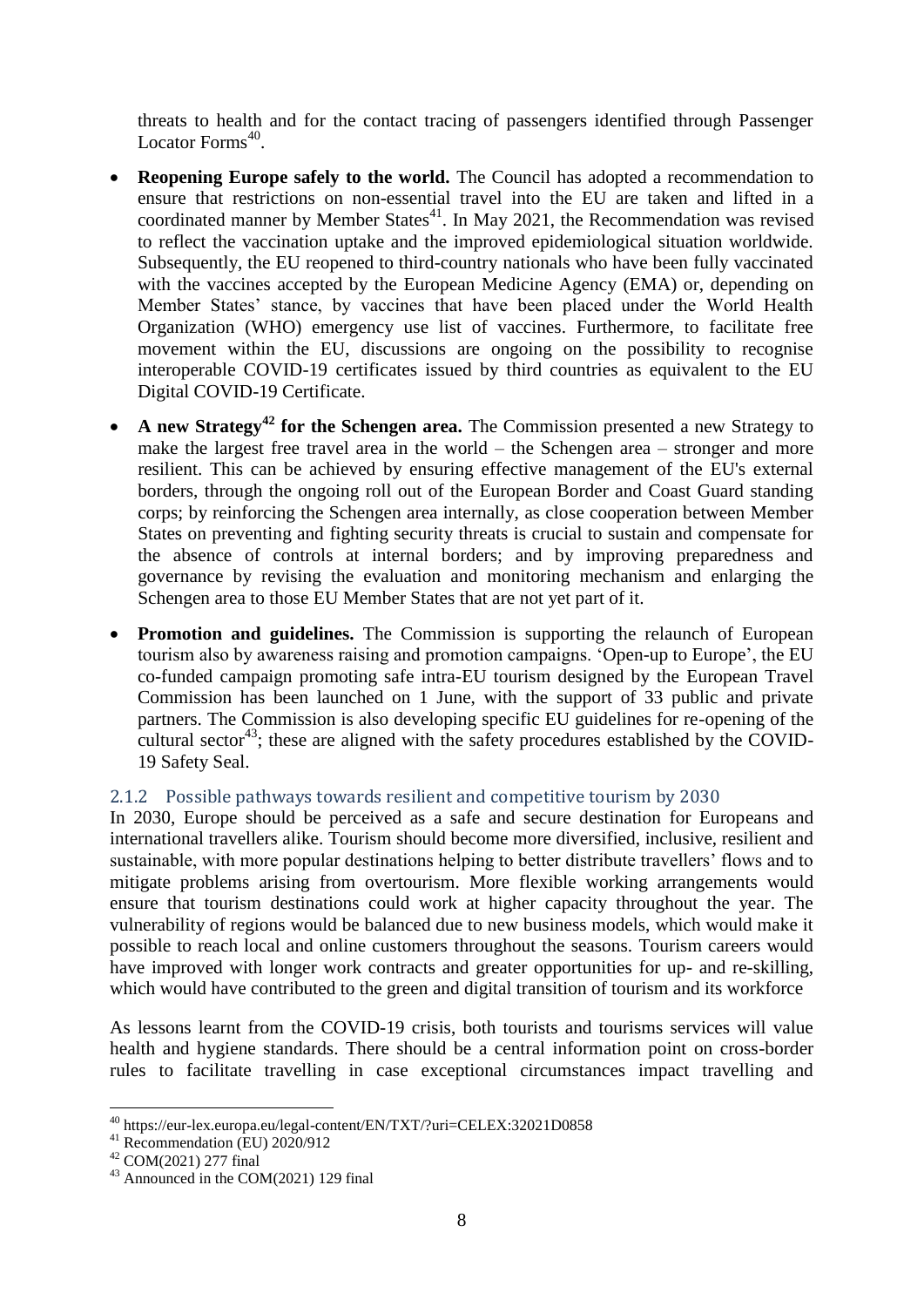interaction of the population. Overall, by 2030, the tourism ecosystem shall become more resilient and more sustainable with increased digitalization and with better management and mitigation of the detrimental impacts of tourism for the environment, human health and local communities.

Some of the possible developments that could support the above described future are proposed in the following table. The key questions for the stakeholders are:

- What other issues would you propose to be ambitiously considered for this pathway?
- What additional or different common output scenarios for 2030 would benefit the development of a resilient tourism ecosystem?
- What should be the actions, roles and responsibilities to reach these objectives for each of the Commission, Member States / Regions, Industry, Destinations and other stakeholders?

| Issues*                                                                                                                                 | <b>Actions and possible division of roles</b>                                                                                                                                                                                                                                                                                                                                                                                                                                                                                     |                                                                                                                                                                             |
|-----------------------------------------------------------------------------------------------------------------------------------------|-----------------------------------------------------------------------------------------------------------------------------------------------------------------------------------------------------------------------------------------------------------------------------------------------------------------------------------------------------------------------------------------------------------------------------------------------------------------------------------------------------------------------------------|-----------------------------------------------------------------------------------------------------------------------------------------------------------------------------|
| <b>Improve the EU</b><br>capacity to<br>manage shocks<br>affecting<br>travelling                                                        | <b>Commission:</b> develops preparedness for launching coordinated<br>actions for exceptional restrictions for the free movement in the<br>Single Market, including via the Single Market Emergency<br>Instrument.<br>MS: efforts could focus on national preparedness for exceptional<br>situations which require coordination on national and European<br>level regarding free movement within and between MS and<br>countries outside the EU<br>Industry: could undertake investments in adaptation and<br>preparedness        | EU would be prepared<br>to quickly coordinate<br>the actions of the MS<br>and provide up-to-date<br>and clear information<br>for travelling, if<br>needed.                  |
| <b>Improve</b><br>effective<br>leveraging of<br>funds for<br>retrofitting/<br>upgrading key<br>travel and<br>tourism<br>infrastructures | <b>Commission:</b> informs about funding opportunities (Recovery and<br>Resilience Facility (RRF), regular update of the Guide on EU<br>funding for tourism <sup>44</sup> )<br>MS/Regions: could inform about national and local funding,<br>effective allocation and absorption of funds available under RRF<br>and Multi-annual Financial Framework programmes and<br>national/local funding<br>Industry and destinations: could actively participate in open<br>calls and upgrading infrastructures, boost private investments | [90%] of key travel<br>and tourism<br>infrastructures able to<br>operate close to normal<br>capacity under crisis<br>conditions, preserving<br>safe and seamless<br>travel. |
| Enhancing cross<br>border<br>cooperation,<br>considering<br>initiatives at sea<br>basin and<br>macroregional<br>level                   | <b>Commission:</b> takes stock of the initiatives at sea basin and<br>macroregional level<br>MS/Regions: could capitalize on best practices exchange and<br>regional cooperation<br>Industry and coastal destinations: could contribute through<br>active participation of especially SMEs and startups                                                                                                                                                                                                                           | Improved regional<br>policy instruments for<br>resilient and<br>sustainable tourism                                                                                         |
| <b>Health</b> and<br>safety protocols<br>of tourism<br>industry to<br>promote trust for                                                 | <b>Commission:</b> invites and supports enhanced safety protocols for<br>travel and tourism services<br>MS/Regions: could promote adoption of EU or equivalent safety<br>protocols<br><b>Industry:</b> could actively adopt and display European or                                                                                                                                                                                                                                                                               | [70%] of tourism<br>establishments have<br>adopted and display a<br>health and safety seal,<br>possibly integrated to                                                       |

<sup>1</sup> <sup>44</sup> [https://ec.europa.eu/growth/sectors/tourism/funding-guide\\_en](https://ec.europa.eu/growth/sectors/tourism/funding-guide_en)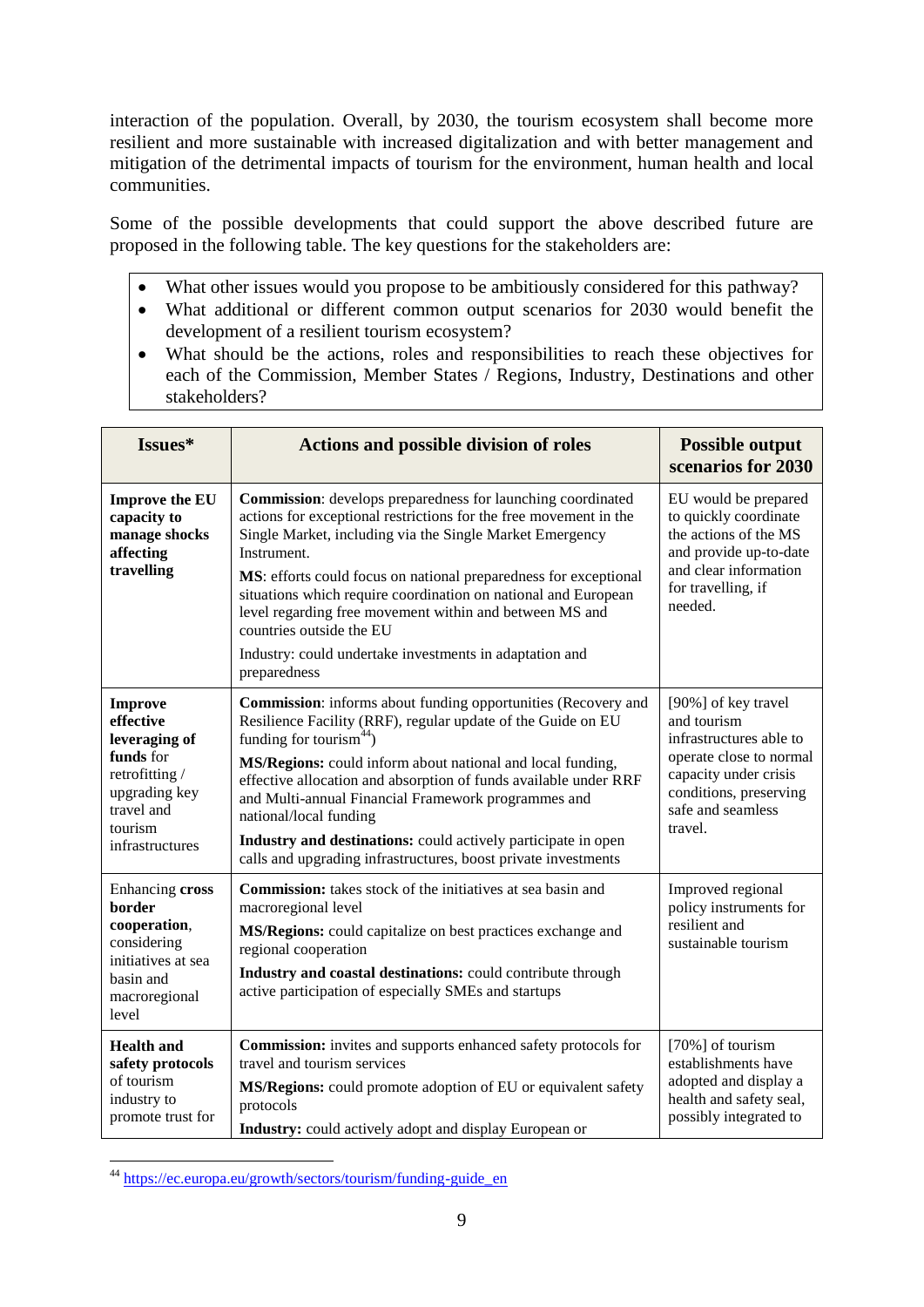| customers                                                                                                           | equivalent Safety Seal; develop quality labels that integrate health<br>and safety protocols                                                                                                                                                                                                                                                                                                                                                                                                                                                              | other quality label.                                                                                                                                                                                              |
|---------------------------------------------------------------------------------------------------------------------|-----------------------------------------------------------------------------------------------------------------------------------------------------------------------------------------------------------------------------------------------------------------------------------------------------------------------------------------------------------------------------------------------------------------------------------------------------------------------------------------------------------------------------------------------------------|-------------------------------------------------------------------------------------------------------------------------------------------------------------------------------------------------------------------|
| <b>Improving</b><br>access to<br>tourism and<br>reducing<br>regional<br>vulnerability                               | <b>Commission:</b> informs about funding available for tourism<br>businesses, social tourism and regional development<br>MS/Regions: could monitor the tourism seasonality and density<br>and search strategical response, including considering accessible<br>tourism<br><b>Destinations:</b> could establish strategies for addressing accessible<br>tourism for all, including persons with disabilities and with<br>reduced mobility, and overtourism                                                                                                 | Off-season tourism<br>strategies, including<br>accessible tourism and<br>combined forms of<br>leisure and<br>teleworking,<br>established in almost<br>all [90%] of<br>destinations.                               |
| <b>Digitalisation of</b><br>Schengen visa<br>procedures for<br>third-country<br>nationals                           | <b>Commission:</b> works on fully digitalising visa processes (e.g.<br>multiple-entry visas, digital application process, categories of<br>travellers)<br>MS: could implement new digital Schengen visa processes<br><b>Industry:</b> could invest in technology to support the process                                                                                                                                                                                                                                                                   | <b>Improved Schengen</b><br>short stay visa regime,<br>and application<br>processes increase<br>attractiveness of the<br>EU as a tourism<br>destination                                                           |
| <b>Digitalisation of</b><br>travel<br>documents and<br>facilitation of<br>travel for EU<br>citizens                 | <b>Commission:</b> presents in 2023 a proposal for a Regulation on<br>digitalisation of travel documents and facilitation of travel.<br>MS: Implement the digital travel documents and travel<br>facilitation.                                                                                                                                                                                                                                                                                                                                            | Improved and faster<br>border procedures<br>which support cross-<br>border tourism                                                                                                                                |
| <b>Supporting</b><br>competitive,<br>resilient and<br>innovative<br><b>European</b><br>tourism<br><b>businesses</b> | <b>Commission:</b> supports European innovative tourism SMEs and<br>industrial collaborations through Enterprise Europe network,<br>Single Market Programme, Horizon Europe, and other<br>programmes mentioned in the Guide on EU funding for tourism<br>MS/Regions: could provide funding and innovation guidance to<br>the SMEs, especially on the vulnerable regions<br>Industry and destinations: could engage actively in building<br>innovative partnerships and benefiting from funding options                                                    | [50%] of tourism<br>enterprises have<br>business strategies<br>towards enabling their<br>active operations all<br>around the year                                                                                 |
| <b>Skilling</b><br>approaches for<br>the tourism<br>workforce on the<br>modern demands<br>of tourism                | <b>Commission:</b> supports development and signing of a skills<br>partnership for tourism<br>MS/Regions: could ensure active coordination of skills<br>approaches for the tourism ecosystem<br><b>Industry:</b> could engage actively in the reskilling and upskilling of<br>the workforce, appreciate young workers with relevant training<br>for tourism                                                                                                                                                                                               | [70%] of the tourism<br>workforce has been<br>trained in a degree<br>relevant for tourism or<br>participated in a<br>reskilling/upskilling<br>approach.                                                           |
| <b>Insufficient</b><br>knowledge base<br>of the tourism<br>ecosystem                                                | <b>Commission:</b> could identify data gaps to properly monitor the<br>resilience and competitiveness of the tourism ecosystem, and<br>proposes new data to be collected, leveraging new data sources as<br>well as data generated by the tourism service providers.<br>MS: could transpose the Commission guidelines to collect the<br>needed data at high resolution and frequency, in a seamless and as<br>much burden-free possible manner.<br>Destinations and industry: could engage directly in the data<br>transmission as per the MS guidelines. | Detailed and sound<br>data and indicators<br>concerning the<br>resilience and<br>competitiveness of the<br>tourism ecosystem are<br>available in a timely<br>manner, to identify<br>issues and support<br>policy. |

\* *A non-exhaustive list for the purposes of the consultation. The table is based on several consultation processes and positions provided by tourism stakeholders. This is a European Commission staff working document. It does not constitute the official position of the Commission, nor does it prejudge any such position*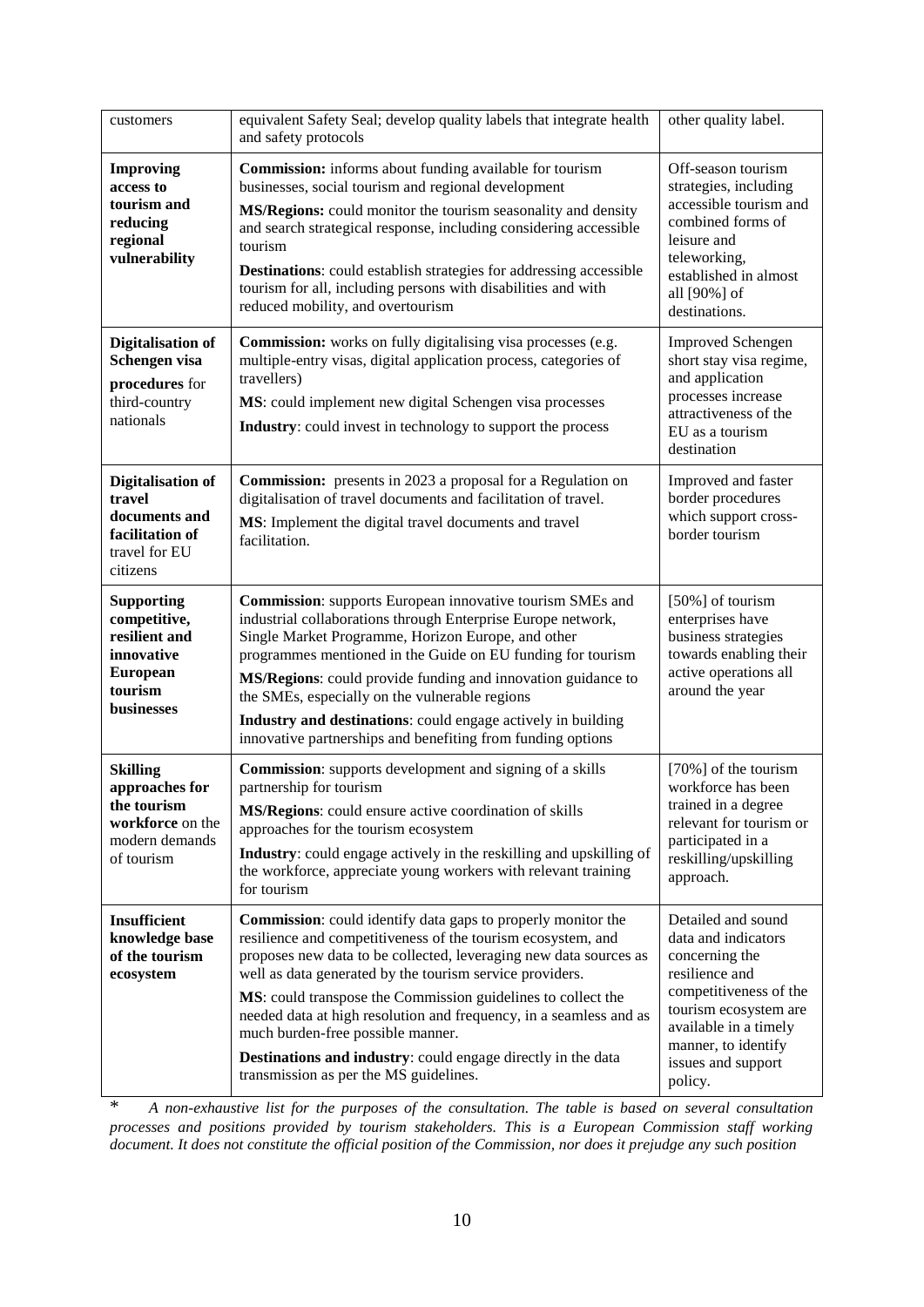### <span id="page-11-0"></span>**2.2 Greener tourism destinations and services**

The UN World Travel Organisation defines sustainable tourism to 'take full account of its current and future economic, social and environmental impacts, addressing the needs of visitors, the industry, the environment and host communities<sup> $545$ </sup>. While in this document the social and economic impacts are considered under the 'resilience' axis, the primary focus under the sustainability goal of this pathway is ensuring that the tourism ecosystem supports sustainability and green targets in line with the ambitions outlined in the European Green Deal, at the same time sharing the benefits and contributing to the wellbeing of the local communities at the destinations. NGOs and environmental agencies in countries and regions are doing important work towards these objectives.

Among the industry, there is still a lack of awareness of the tangible benefits of 'greening' the tourism ecosystem $46$ , e.g. applying circularity actions that result in reduced costs in the longterm, tapping into profitable markets for low-carbon products and services, or promotion of businesses by using ecological labels. There is also a lack of sufficient skills and resources to develop business innovations around sustainability objectives and demand. At the same time, the industry notes that despite growth in consumer demand for a more sustainable tourism experiences, sustainability is not yet the key driver for consumers' choice of tourism products and services. Boosting consumer awareness about sustainability in tourism and hospitality needs to be addressed in order to enable consumers to make responsible choices. Experts agree $^{47}$  that for developing sustainable cultural tourism, local and regional planners need to consider the impact of climate change and the surrounding natural environment when developing destinations. This entails measures for both climate change mitigation and climate change adaptation.

Travel and tourism greatly depend on a healthy and clean environment, rich biodiversity as well as on flourishing local society and culture. As the tourism interest for 'nature & outdoors' is growing and the COVID-19 pandemic has increased the demand of proximity based tourism and less crowded destinations in nature and open air, nature-based tourism can make an important contribution to the recovery of tourism. However, it is important to ensure that tourism does not put under pressure the biodiversity and the natural areas upon it depends. In particular, when tourism concerns nature and protected areas, like the EU Natura  $2000$  network<sup>48</sup>, tourism industry should work in close cooperation with the nature management authorities to develop sustainable tourism products and accommodations that have no impacts on the natural assets of the area.

At the same time, tourism globally accounts for around 8% of GHG emissions. Emissions from transport (in particular air and cruises) and the built environment account for 95% of tourism's emissions, meaning that reductions from those two sectors will dictate much of its mitigation potential<sup>49</sup>. One of the recommendations of the European Tourism Convention in October  $2020^{50}$  called for a coordinated approach and a toolkit for supporting decarbonisation of tourism destinations. Research and innovation can play a key role in supporting these objectives, as do investments in low-carbon or carbon-neutral construction, infrastructure and mobility solutions.

1

<sup>&</sup>lt;sup>45</sup> <https://www.unwto.org/sustainable-development>

<sup>&</sup>lt;sup>46</sup> Based on discussions and interactions with stakeholders

<sup>47</sup> https://op.europa.eu/en/publication-detail/-/publication/164ea9c5-2255-11ea-af81-01aa75ed71a1

<sup>48</sup> https://ec.europa.eu/environment/nature/natura2000/index\_en.htm

<sup>&</sup>lt;sup>49</sup> Climate Change: Implications for Tourism, University of Cambridge, 2014

<sup>50</sup> [https://ec.europa.eu/growth/content/european-tourism-convention\\_en](https://ec.europa.eu/growth/content/european-tourism-convention_en)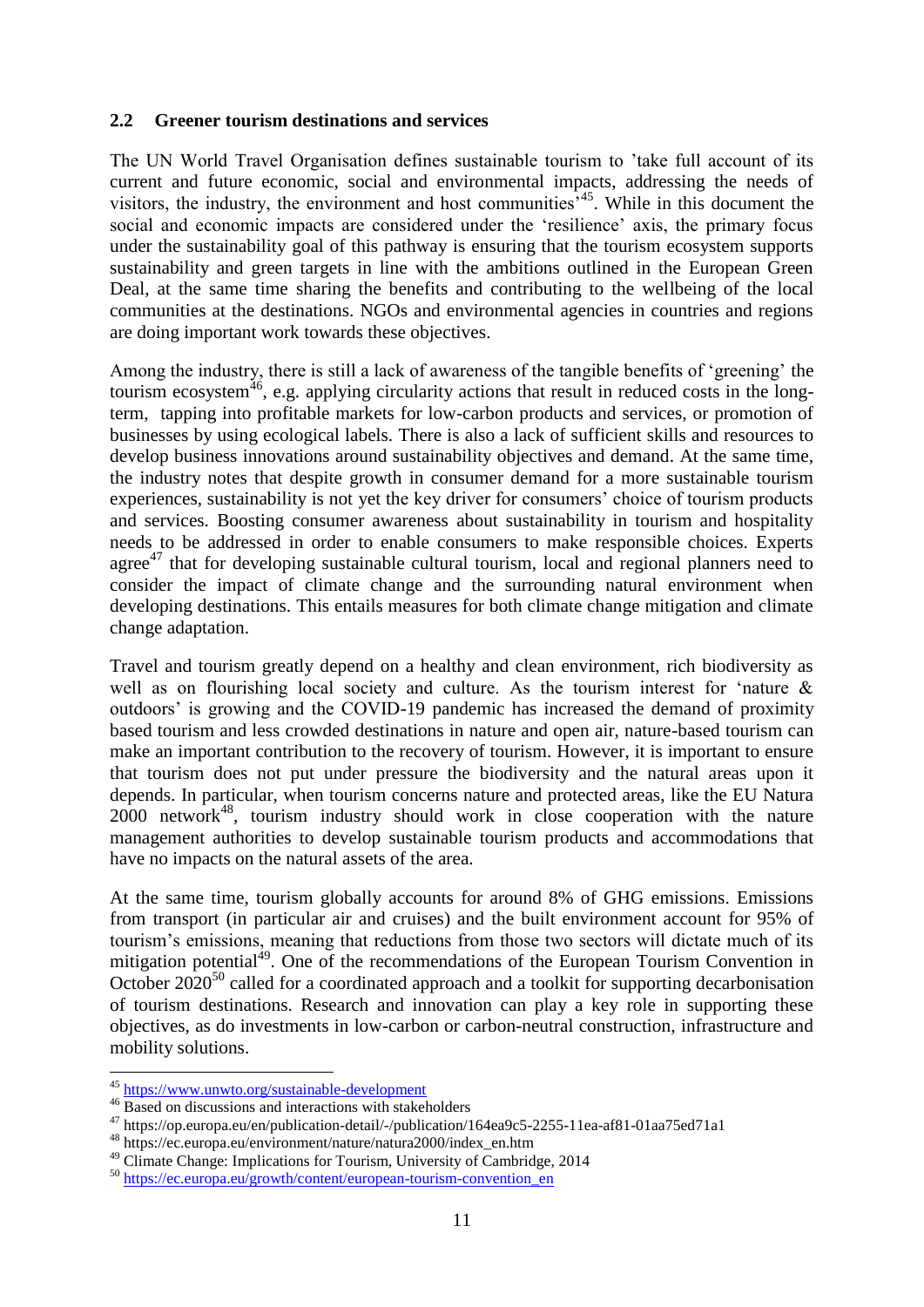In terms of food waste, the hospitality industry contributes with 12% of total food waste in Europe<sup>51</sup>. Sustainable tourism monitoring labels support tracking food waste, but currently there are no coordinated approaches to advise the tourism ecosystem actors on building their specific sustainability strategies or select and apply specific sustainability monitoring schemes and labels. In general, there are no clear baselines or targets established at EU level for tourism destinations and businesses on sustainability measurements.

### <span id="page-12-0"></span>2.2.1 Possible pathways towards sustainable tourism by 2030

For 2030, we aim at Europe as a quality destination known globally for its sustainable offer, and attracting responsible and environmentally conscious travellers. A cultural change from growth-oriented mind-set and a lack of environmentally aware consumption would have led towards a more sustainable, responsible and climate-neutral tourism ecosystem. New tourism start-ups would appreciate in their businesses ecological, social, economic and cultural sustainability and aim to reduce the impact of tourism to the environment.. Robust and commonly shared labelling and rating frameworks for sustainability of tourism products would enable transparency and informed consumers' choices.

In 2030, sustainable tourism should be well aligned with the sustainable mobility strategies, both supporting each other in promoting multimodal, active, sustainable and integrated transport and travelling options. Increased domestic and intra-EU tourism contribute both to the development of sustainable mobility options and to the resilience of European tourism. The improved demand and offer for sustainable tourism would be supported by active promotion of responsible travelling and sustainable mobility plans (SUMPs). Travelling by rail should be considered an attractive option with good connections across Europe. Travellers would be interested in a balanced manner in city breaks and a broad variety of alternative tourism options in rural areas, such as cultural tourism, eco-tourism, agritourism, appreciating local life and experiences and supporting local communities. This would contribute to new opportunities for tourism actors to innovate their business models through increased circularity and more sustainable practices.

By 2030, most EU tourism destinations should have implemented their sustainability strategy with clear benchmarking and tracking system, in line with the local, regional and national policies, to support sustainable goals, including but not limited to significant reductions in GHG emissions compared to nowadays. Common key sustainability indicators would help to follow how tourism ecosystem contributes to the achievement of the climate-neutrality<sup>52</sup>, circular economy and other sustainability objectives for the EU. The focus on sustainability would help the tourism industry to ultimately save resources, protect nature, become more resilient and reduce negative impacts on communities, while sharing the benefits.

1

<sup>&</sup>lt;sup>51</sup> Source Hotrec: European hospitality industry guidelines to reduce food waste

 $52$  In line with the sector-specific roadmaps charting the path to climate neutrality prepared under the Climate Law Regulation agreed in April 2021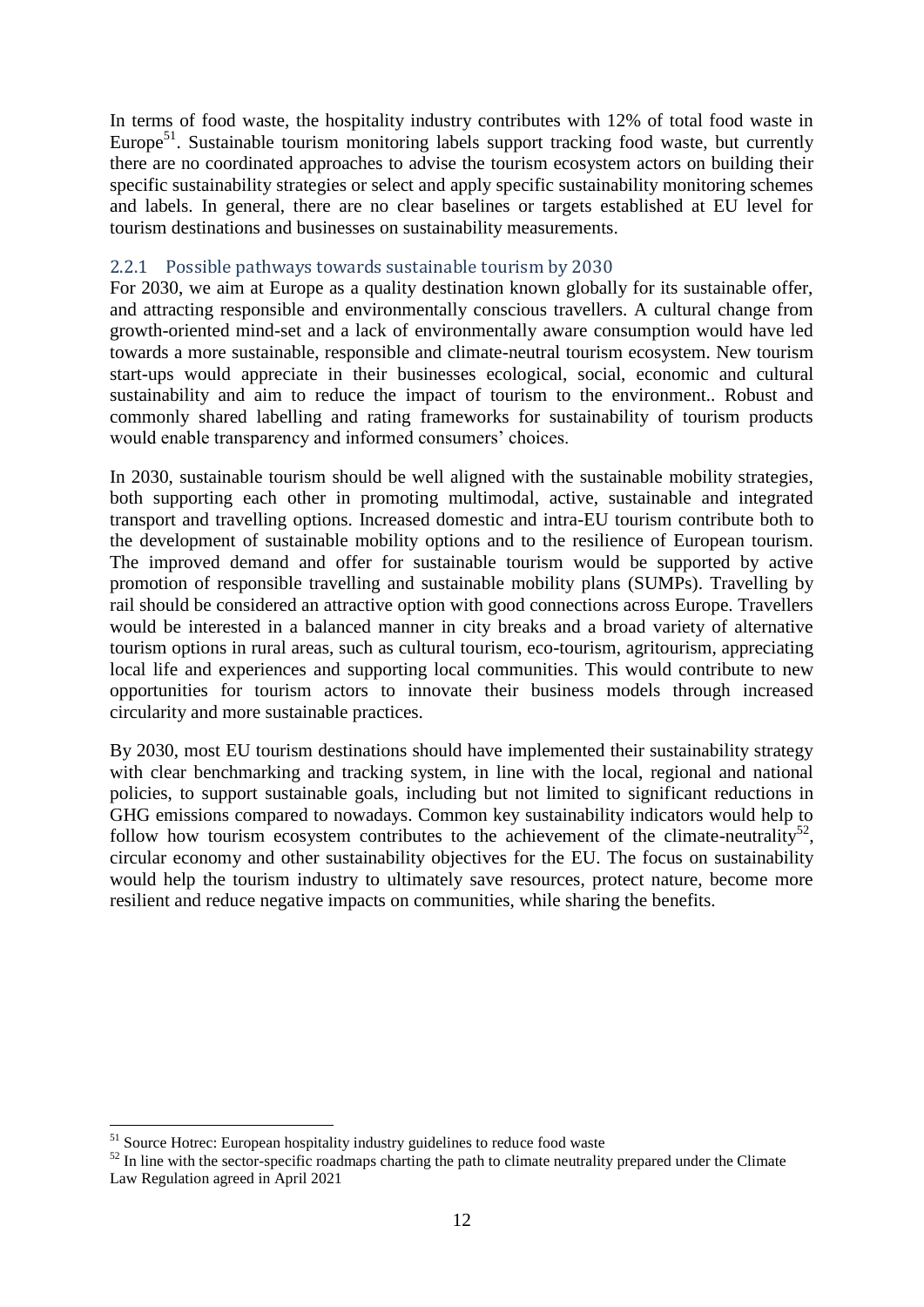Some of the possible developments that could support the above described future are proposed in the following table. The key questions for the stakeholders are:

- What other issues would you propose to be ambitiously considered for this pathway?
- What additional or different output scenarios for 2030 would benefit the development a sustainable tourism ecosystem?
- What should be the actions, roles and responsibilities to reach these objectives for each of the Commission, Member States / Regions, Industry, Destinations and other stakeholders?

| Issues*                                                                                                                        | <b>Actions and possible division of roles</b>                                                                                                                                                                                                                                                                                                                                                                                                                                                                                                                                                                                                  | <b>Possible outcome scenarios</b><br>for 2030                                                                                                                                                                                                                                                                           |
|--------------------------------------------------------------------------------------------------------------------------------|------------------------------------------------------------------------------------------------------------------------------------------------------------------------------------------------------------------------------------------------------------------------------------------------------------------------------------------------------------------------------------------------------------------------------------------------------------------------------------------------------------------------------------------------------------------------------------------------------------------------------------------------|-------------------------------------------------------------------------------------------------------------------------------------------------------------------------------------------------------------------------------------------------------------------------------------------------------------------------|
| <b>Unsustainable</b><br>mobility with high<br>carbon-footprint<br>for tourism<br>transport                                     | <b>Commission:</b> implementation of the Sustainable<br>and Smart Mobility Strategy <sup>53</sup> , support from<br>Horizon Europe Partnerships, considering the<br>preparation of the Alliance on Zero Emission<br>Aviation<br>MS/Regions: could actively support sustainable<br>mobility developments<br><b>Destinations:</b> could draft and implement<br>sustainable mobility plans following the European<br>principles and guidelines, and promote them as part<br>of tourism campaigns<br>Industry: could actively collaborate with local<br>administrations on finding innovative business<br>models for sustainable transport options | At least [70%] of local and<br>domestic tourism offer is based on<br>climate-neutral travel options,<br>including collective travel<br>Multimodal digital mobility<br>services facilitate seamless<br>multimodal (waterborne, bikes,<br>trains, bus & coach) passenger<br>transport for visitors and residents<br>alike |
| Need to strengthen<br>the sustainable<br>development of<br>coastal and<br>maritime tourism<br>including cruise<br>and yachting | <b>Commission:</b> implementation of the European<br>Strategy for more Growth and Jobs in Coastal and<br>Maritime Tourism <sup>54</sup><br>MS/Regions: could actively support sustainable<br>mobility developments<br>Destinations and Industry: could actively<br>collaborate with local administrations to diversify<br>the offer for tourists so as to reduce seasonality and<br>find innovative business models for a more<br>sustainable coastal, maritime and cruise tourism                                                                                                                                                             | Increase by 70% coastal resilience,<br>60% eco-tourism coastal and<br>insular destinations, invest in<br>nature based solutions, reduce by<br>60% costs for protecting coastal<br>areas                                                                                                                                 |
| Lack of a shared<br>framework for<br>sustainability<br>monitoring for<br>destinations                                          | <b>Commission:</b> collaborates with MS and<br>Destinations to establish Key Performance<br>Indicators for a common charter for sustainable<br>destinations<br>Destinations and Industry: could actively engage<br>in developing a sustainability charter and commit to<br>its implementation                                                                                                                                                                                                                                                                                                                                                  | At least [60%] tourism destinations<br>of subscribed to EU Sustainable<br>Destination Charter and provide<br>online information about their<br>sustainability strategy and Key<br>Performance Indicators                                                                                                                |
| Low involvement<br>of tourism<br>destinations and<br>industry in                                                               | <b>Commission:</b> supports best practice sharing<br>between MS, regions and destinations<br>MS/Regions: could develop climate change                                                                                                                                                                                                                                                                                                                                                                                                                                                                                                          | All destinations are part of national<br>and regional climate change<br>adaptation strategies and relevant                                                                                                                                                                                                              |

<sup>1</sup> <sup>53</sup> COM(2020) 789 final

<sup>54</sup> Commission Communication "A European Strategy Strategy for more Growth and Jobs in Coastal and Maritime Tourism" of 20 February 2014; COM(2014) 56 final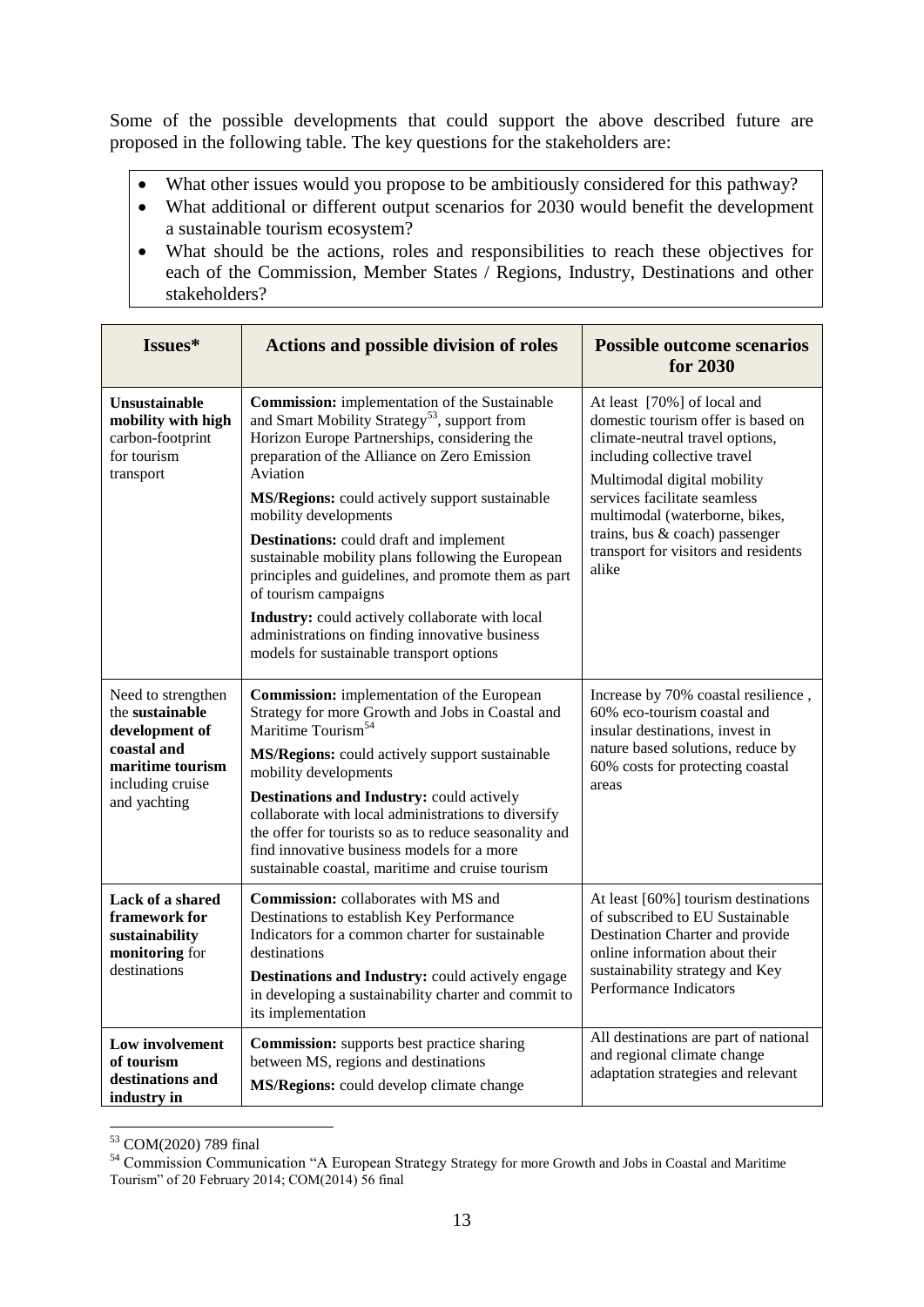| climate change<br>prevention and<br>adaptation<br>strategies and<br>relevant concrete<br>initiatives                                                                                                                                                            | adaptation strategies and concrete initiatives<br><b>Destinations and Industry:</b> could actively engage<br>in developing and implementing national and<br>regional climate adaptation initiatives                                                                                                                                                                                                                                                                                                                                                                                                                                                                                                                                                                                                                                                                                             | concrete initiatives                                                                                                                                                                                                                                                                                                                                                                                                                                                                                                                                                                                                                                                                                                  |
|-----------------------------------------------------------------------------------------------------------------------------------------------------------------------------------------------------------------------------------------------------------------|-------------------------------------------------------------------------------------------------------------------------------------------------------------------------------------------------------------------------------------------------------------------------------------------------------------------------------------------------------------------------------------------------------------------------------------------------------------------------------------------------------------------------------------------------------------------------------------------------------------------------------------------------------------------------------------------------------------------------------------------------------------------------------------------------------------------------------------------------------------------------------------------------|-----------------------------------------------------------------------------------------------------------------------------------------------------------------------------------------------------------------------------------------------------------------------------------------------------------------------------------------------------------------------------------------------------------------------------------------------------------------------------------------------------------------------------------------------------------------------------------------------------------------------------------------------------------------------------------------------------------------------|
| <b>Insufficient</b><br>commitments to<br>green and local<br>consumption,<br>which would<br>concretely put into<br>practice and make<br>visible<br>sustainability<br>values and tools<br>towards climate-<br>neutrality, and<br>consumption of<br>local products | <b>Commission:</b> provides advice and guidance for<br>stakeholders following the example of the Green<br>Consumption Pledge <sup>55</sup> , drives green public<br>procurement actions<br>MS/Regions: could promote green public<br>procurement, green consumption for destinations<br>and SMEs, including consumption of local products<br>(in particular food)<br><b>Destinations:</b> could publish and follow<br>sustainability commitments on the destination<br>levelIndustry: could adopt and align methods to<br>calculate the environmental footprint of the tourism<br>companies, including their supply chain, for<br>example using the Environmental Footprint<br>methodology <sup>56</sup> and environmental management<br>scheme recommended by the Commission <sup>57</sup> ; intra-<br>industry agreement/ industrial standard on<br>sustainability rating of tourism products | By $2030^{58}$ , there will be at least 100<br>climate-neutral cities in Europe<br>who use this achievement for<br>attracting responsible tourism<br>At least [90%] destinations in<br>Europe publish concrete<br>commitments to sustainability<br>At least [50%] tourism enterprises<br>are climate neutral and [100%]<br>actively mitigate their carbon<br>emissions<br>At least [60%] of hospitality<br>establishments, resorts, wellness<br>centres observe and reduce water<br>use<br>At least [60%] of hospitality<br>establishments observe and reduce<br>pollution, including plastic waste<br>[90%] of tourism destinations<br>contribute to the protection and<br>restoration of nature and<br>biodiversity |
| Insufficient energy<br>efficiency and use<br>of renewable<br>energy sources for<br>of buildings used<br>for tourism, as<br>part of Renovation<br>Wave initiative <sup>59</sup>                                                                                  | Commission: provides financial and technical<br>support; advice on the Renovation Wave initiative;<br>promotes sustainable and creative solutions under<br>European Bauhaus initiative <sup>60</sup> l Supports through<br>Horizon Europe<br>MS/Regions: could engage actively in the RW<br>initiative<br><b>Destination:</b> could consider making buildings for<br>tourism more attractive in terms of quality and<br>design<br><b>Industry:</b> could contribute to the targets of and<br>benefit from the Renovation Wave for improving<br>the energy efficiency of accommodations and other<br>tourism related buildings.                                                                                                                                                                                                                                                                  | At least [75%] of tourism related<br>establishments (e.g. hotels,<br>museums, cultural attractions,<br>theatres, stations, airport terminals,<br>etc) have improved the energy<br>efficiency of their buildings<br>compared to 2020.<br>At least [50%] of new construction<br>of tourism related establishments<br>use low-carbon solutions to<br>improve the materials efficiency<br>and reduce the emissions intensity<br>of the building materials used.                                                                                                                                                                                                                                                           |
| Lack of uptake of<br>sustainability                                                                                                                                                                                                                             | <b>Commission:</b> provides advice and support through<br>EEN sustainability advisors <sup>61</sup> and Single Market                                                                                                                                                                                                                                                                                                                                                                                                                                                                                                                                                                                                                                                                                                                                                                           | Increase substantially the use of<br>EU Ecolabel by tourism                                                                                                                                                                                                                                                                                                                                                                                                                                                                                                                                                                                                                                                           |

<sup>&</sup>lt;sup>55</sup> [https://ec.europa.eu/info/policies/consumers/consumer-protection/green-consumption-pledge-initiative\\_en](https://ec.europa.eu/info/policies/consumers/consumer-protection/green-consumption-pledge-initiative_en)

<sup>59</sup> [https://ec.europa.eu/energy/topics/energy-efficiency/energy-efficient-buildings/renovation-wave\\_en](https://ec.europa.eu/energy/topics/energy-efficiency/energy-efficient-buildings/renovation-wave_en)

<sup>60</sup> [https://europa.eu/new-european-bauhaus/index\\_en](https://europa.eu/new-european-bauhaus/index_en)

<sup>&</sup>lt;sup>56</sup> Organisation Environmental Footprint method,<https://ec.europa.eu/environment/eussd/smgp/index.htm>

<sup>&</sup>lt;sup>57</sup> EU Eco-Management and Audit Scheme (EMAS), [https://ec.europa.eu/environment/emas/index\\_en.htm](https://ec.europa.eu/environment/emas/index_en.htm)

 $58$  EU sustainable and smart mobility strategy (COM(2020)789 final) aims a 100 climate-neutral cities in Europe

<sup>&</sup>lt;sup>61</sup> SME strategy calls for EEN sustainability advisors; setting up a tourism specific helpdesk could be developed through a Coordination and Support Action under the SMP Work Programme Call 2021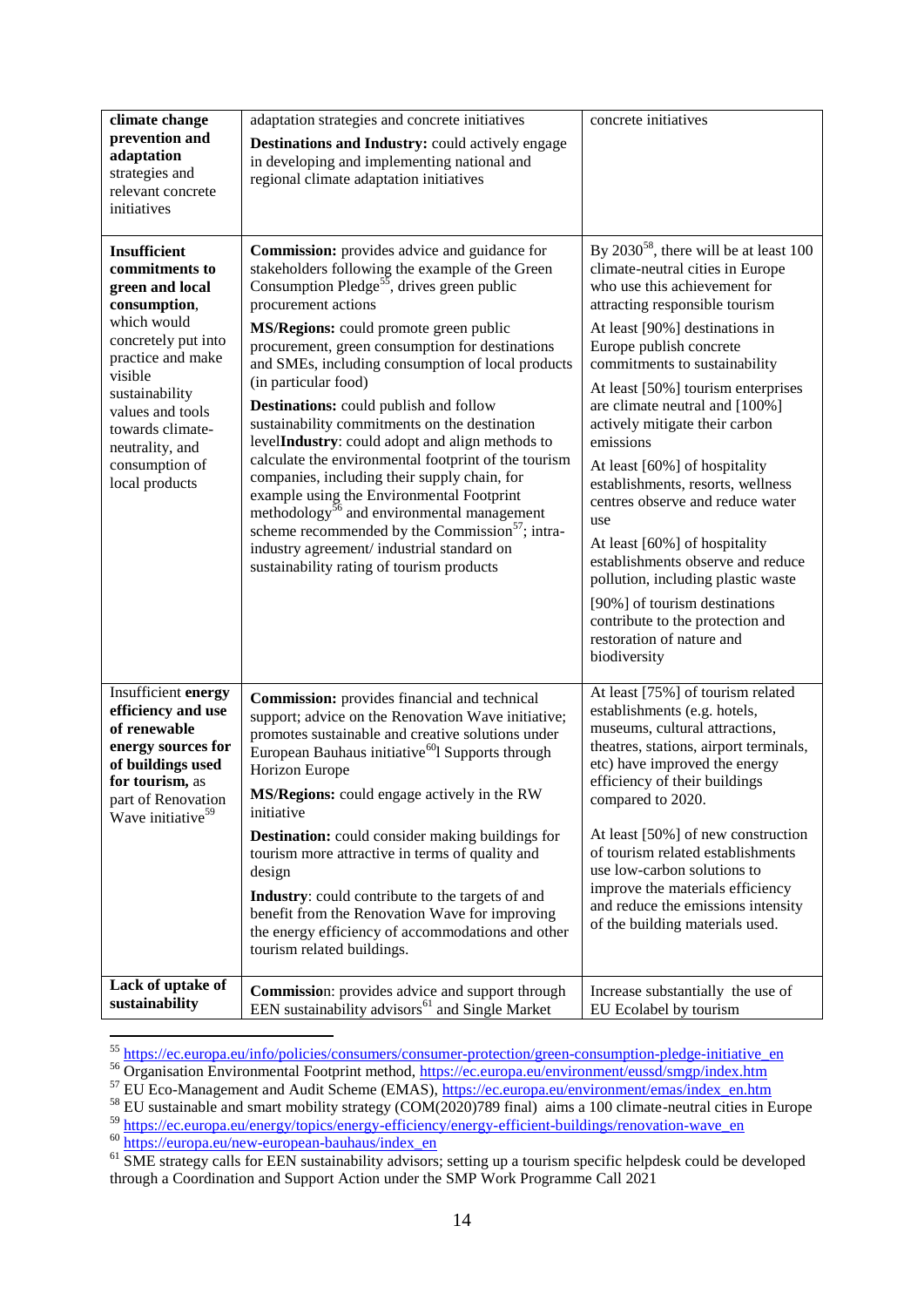| schemes and<br>strategies                                                                                          | Programme actions; support more sustainable<br>business models through the Sustainable Finance<br>initiative; explore the possibility to expand the<br>scope of the EU Ecolabel criteria<br>MS/Regions/Destinations: could promote and<br>support local SMEs to develop sustainability<br>strategies and provide support on EMAS and EU<br>Ecolabel or other relevant certification approaches<br>Industry: could collaborate and commit to<br>sustainability objectives as part of the business<br>model; online platforms commit to promote<br>sustainable accommodations and tourism<br>establishments, in particular micro and small<br>enterprises | accommodations<br>[70%] of tourism accommodations<br>use internationally recognised and<br>recommended third-party validated<br>label $^{62}$<br>Increase substantially the use of<br>environmental auditing scheme<br>such as EMAS or ISO 14001 by<br>tourism enterprises |
|--------------------------------------------------------------------------------------------------------------------|---------------------------------------------------------------------------------------------------------------------------------------------------------------------------------------------------------------------------------------------------------------------------------------------------------------------------------------------------------------------------------------------------------------------------------------------------------------------------------------------------------------------------------------------------------------------------------------------------------------------------------------------------------|----------------------------------------------------------------------------------------------------------------------------------------------------------------------------------------------------------------------------------------------------------------------------|
| Need to<br>incorporate<br>sustainability as<br>one factor in the<br>quality rating of<br>tourism<br>establishments | <b>Commission:</b> proposes a list of sustainability KPIs<br>based on the Tourism Dashboard development;<br>coordinate discussions through stakeholder<br>platforms<br>Industry: could develop intra-industry agreement<br>on review and rating schemes incorporating<br>sustainability; online platforms could promote<br>sustainability criteria as part of online rating system<br>for tourism establishments                                                                                                                                                                                                                                        | [80]% of 4-5 star accommodations<br>apply a rating system that<br>incorporates measurable<br>sustainability criteria                                                                                                                                                       |
| Low levels of<br>up/reskilling<br>support for the<br><b>SMEs</b> in<br>sustainability                              | <b>Commission:</b> works with the industry to forge<br>skills partnerships under the EU Pact for Skills<br>MS/Regions: could ensure active coordination of<br>skills approaches for the tourism ecosystem<br><b>Destinations:</b> Ensure that green skills are part of<br>training and upskilling/reskilling programmes for<br>the tourism ecosystem<br>Industry: could engage actively in the reskilling<br>and upskilling of the workforce, including<br>managers of tourism enterprises, using also digital<br>solutions for greener skills.                                                                                                         | [70%] of the tourism workforce has<br>been trained in sustainability<br>skills <sup>63</sup>                                                                                                                                                                               |
| Insufficient<br>knowledge base of<br>the tourism<br>ecosystem                                                      | <b>Commission:</b> could identify data gaps to properly<br>monitor the environmental impacts of the tourism<br>ecosystem, and proposes new data to be collected,<br>leveraging new data sources and as well as data<br>generated by the tourism service providers.<br>MS: could transpose the Commission guidelines to<br>collect the needed data at high resolution and<br>frequency, in a seamless and as much burden-free<br>possible manner.<br>Destinations and industry: could engage directly<br>in the data transmission as per the MS guidelines.                                                                                              | Detailed and sound data and<br>indicators concerning the<br>environmental impacts of the<br>tourism activity are available in a<br>timely manner, to identify issues<br>and support policy.                                                                                |

\* *A non-exhaustive list for the purposes of the consultation. The table is based on several consultation processes and positions provided by tourism stakeholders. This is a European Commission staff working document. It does not constitute the official position of the Commission, nor does it prejudge any such position*.

 $62$  For example: Green Key, Global Sustainable Tourism Council (GSTC) criteria

<sup>&</sup>lt;sup>63</sup> Considering the European Competence Framework for Climate Change and Sustainable Development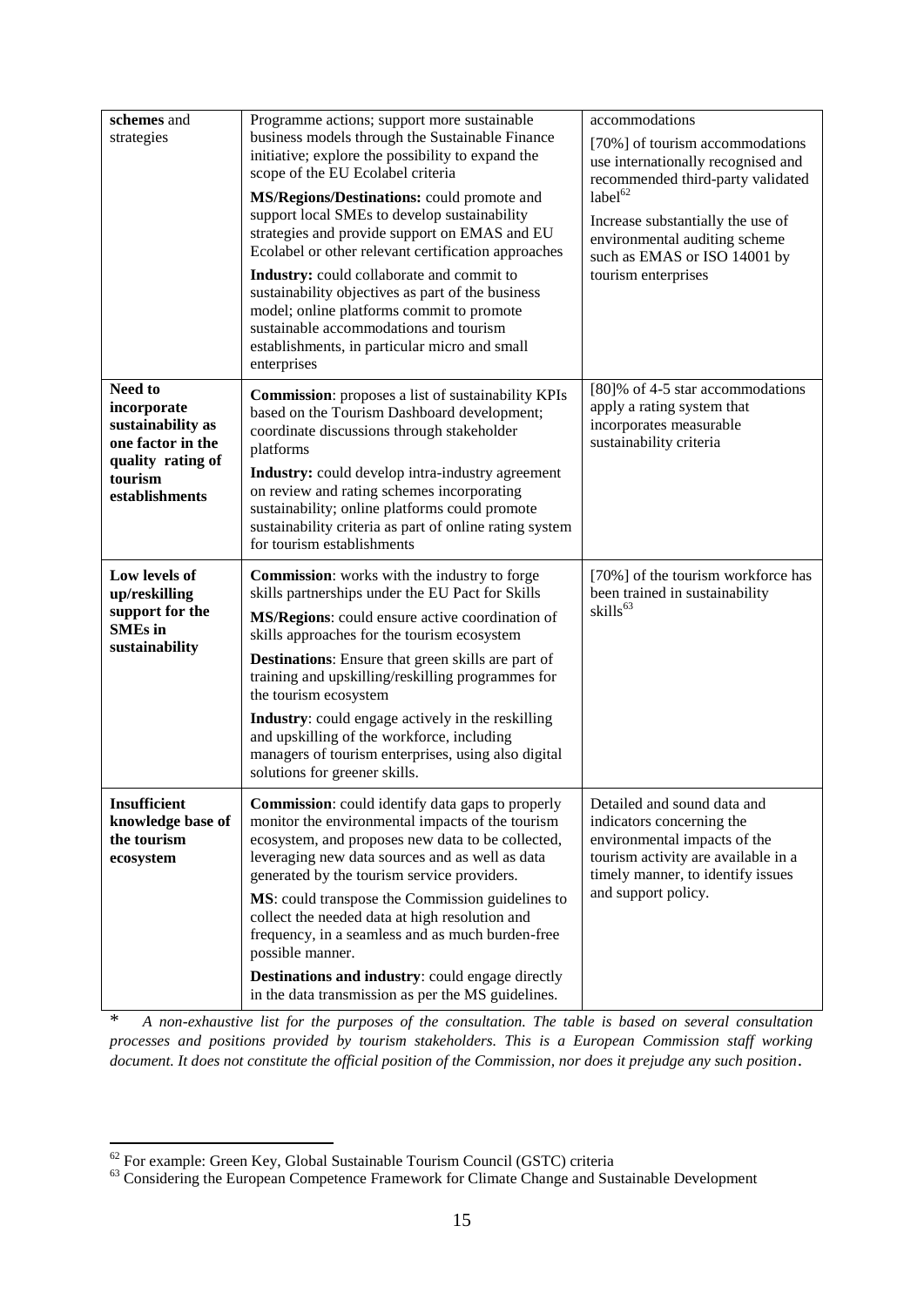# <span id="page-16-0"></span>**2.3 Digitalisation of tourism**

1

EU tourism SMEs are generally characterised by a low level of digitalisation<sup>64</sup>, with most of the technologies employed focused on facilitating internal SME e-business operations, such as securing hotel bookings. The pandemic is expected to accelerate the trend towards digitalisation of tourism businesses (as for the rest of the economy). In 2020, 93% of travel agency and tour operator services had a website, and 59% had a website that allowed online ordering, reservation or booking possibility. However, many micro-sized enterprises are missing from official data, and there is lack of knowledge about their digitalisation needs and efforts.

Especially tourism SMEs in regions with high seasonality could potentially adapt their business models and reach new customers with digital and data-enabled innovation opportunities. Also new sustainable tourism innovations may often require initial investment in basic digital capacities and connectivity, for example, when farmers operate additional agritourism activities. Tourist facilities which make efforts in 'greening' their activities (eg. award of the EU Ecolabel, of EMAS) could in future receive increased visibility online (eg. on online booking platforms). Unfortunately, the data intensity of the small and medium tourism business is low and some remote and rural areas lack stable connectivity. Digitalising tourism would lead to a broad spectrum of opportunities for destinations and SMEs:

- New business opportunities: innovative models, solutions and ecosystems, new roles for consumers and producers through offering services as peers, scaling up of existing businesses, and help supply and demand meet;
- Better destination management: easing the impact of seasonal flows on local resources, infrastructures, transport systems, services, thereby integrating arrivals in a seamless and sustainable manner;
- Better visitor experiences: customised experiences during the visit as well as before, and after; integrated, easy-to-use, remote information on services, offers, maps, events, experiences, infrastructures available, and sustainability and safety levels;

Digitalisation of tourism develops in three directions, which are intertwined with one another. These may not be attainable for SMEs without support for skills and innovation:

- Online intermediate platforms mediate supply and demand on key services, such as short term rentals. Increasingly, online platforms combine different elements of tourism ecosystem activities: linking travel, accommodation, car rental, and other travel and entertainment services and offering an ecosystem solution to travellers' needs
- Use of technologies in providing new types of tourism offers and services, e.g. combination of digitised cultural heritage items and virtual exploration of history with tourism visits, as well as to the process determining demand (search, choice, experience) and supply (advertising, pricing).
- Data processing, storing and mediating technologies, for example to determine demand and develop new supply of tourism services (e.g. based on data about search, choice, reviews). Access, sharing, storage, use and understanding of data contribute to developing and enhancing tourism businesses through making full use of its potential (business

<sup>64</sup> Study report 'Digitalisation in Tourism - In-depth analysis of challenges and opportunities', https://vbn.aau.dk/ws/portalfiles/portal/296441087/REPORT\_TourismDigitalisation\_131118\_REV\_KB\_EM\_4\_.pdf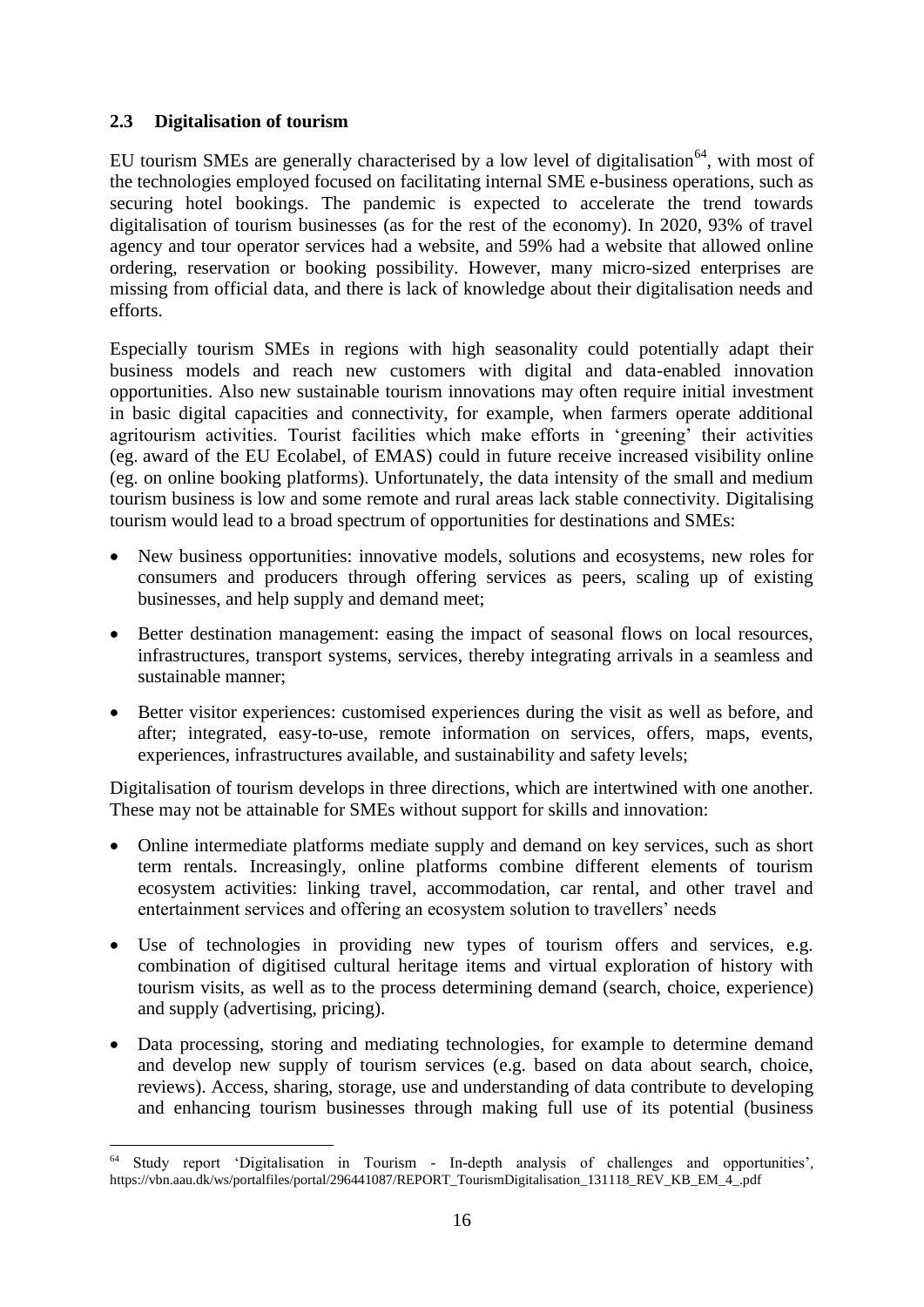intelligence, analytics, statistics, social media management).

In October 2020, the European Tourism Convention<sup>65</sup> developed and endorsed a set of action points to seize the opportunities of data-driven development. The recommendations highlighted European strategy on data<sup>66</sup>, digitalisation of tourism, and working towards common stakeholder agreements on data sharing, based on comprehensiveness and interoperability of and open access to data.

# <span id="page-17-0"></span>2.3.1 Possible pathways towards digitally empowered smart tourism by 2030

By 2030, the leap in the digital skills development of consumers during COVID-19 should be fully matched by the development of the digital skills and digital business models of the tourism enterprises. The collaborative economy should rely on frameworks that support responsible, fair and trusted practices, e.g. on the accommodation sector. Data would be widely shared in a fair and equitable manner<sup>67</sup>. Digital services, data sharing and mobile apps would be actively used by customers and businesses for balancing tourism concentration, reducing waiting times and allowing last-minute decisions for the tourism experience.

In 2030, there will likely be digitally enabled forms of tourism not yet possible to describe, created by the innovative start-ups and innovative minds including those relying on the collaborative economy. New tourism related business ideas will match users' demand and support a more resilient and sustainable ecosystem. Online services may become more important than physical services for some tourism SMEs, thereby reducing their dependency on the geographical location. Tourism enterprises would have access to the data they need as source for business intelligence and innovation at fair and equitable conditions.

In addition, technology should open new opportunities to create and disseminate tourismrelated content and expanded audiences, e.g. of cultural and creative industries. Digitalised cultural offer (concerts, digital museum visit) would allow reaching new audiences and creating new interests in cultural tourism. Immersive technologies such as augmented reality, virtual reality, and extended reality may also have a radical impact in transforming cultural experiences.

Some of the possible developments that could support the above described future are proposed in the following table. The key questions for the stakeholders are:

- What other issues would you propose to be ambitiously considered for this pathway?
- What additional or different output scenarios for 2030 would benefit the digital development of the sustainable tourism ecosystem?
- What should be the actions, roles and responsibilities to reach these objectives for each of the Commission, Member States / Regions, Industry, Destinations and other stakeholders?

1

<sup>65</sup> [https://ec.europa.eu/growth/content/european-tourism-convention\\_en](https://ec.europa.eu/growth/content/european-tourism-convention_en) 

<sup>&</sup>lt;sup>66</sup> https://ec.europa.eu/info/strategy/priorities-2019-2024/europe-fit-digital-age/european-data-strategy\_en

<sup>&</sup>lt;sup>67</sup> The Commission currently explores ways to improve business-to-business data sharing through model contract terms, a legislative fairness test and determining modalities for data access in situations where a data access right is established at sectoral level. The public online consultation can be found here: [https://ec.europa.eu/eusurvey/runner/Data\\_Act?surveylanguage=en](https://ec.europa.eu/eusurvey/runner/Data_Act?surveylanguage=en)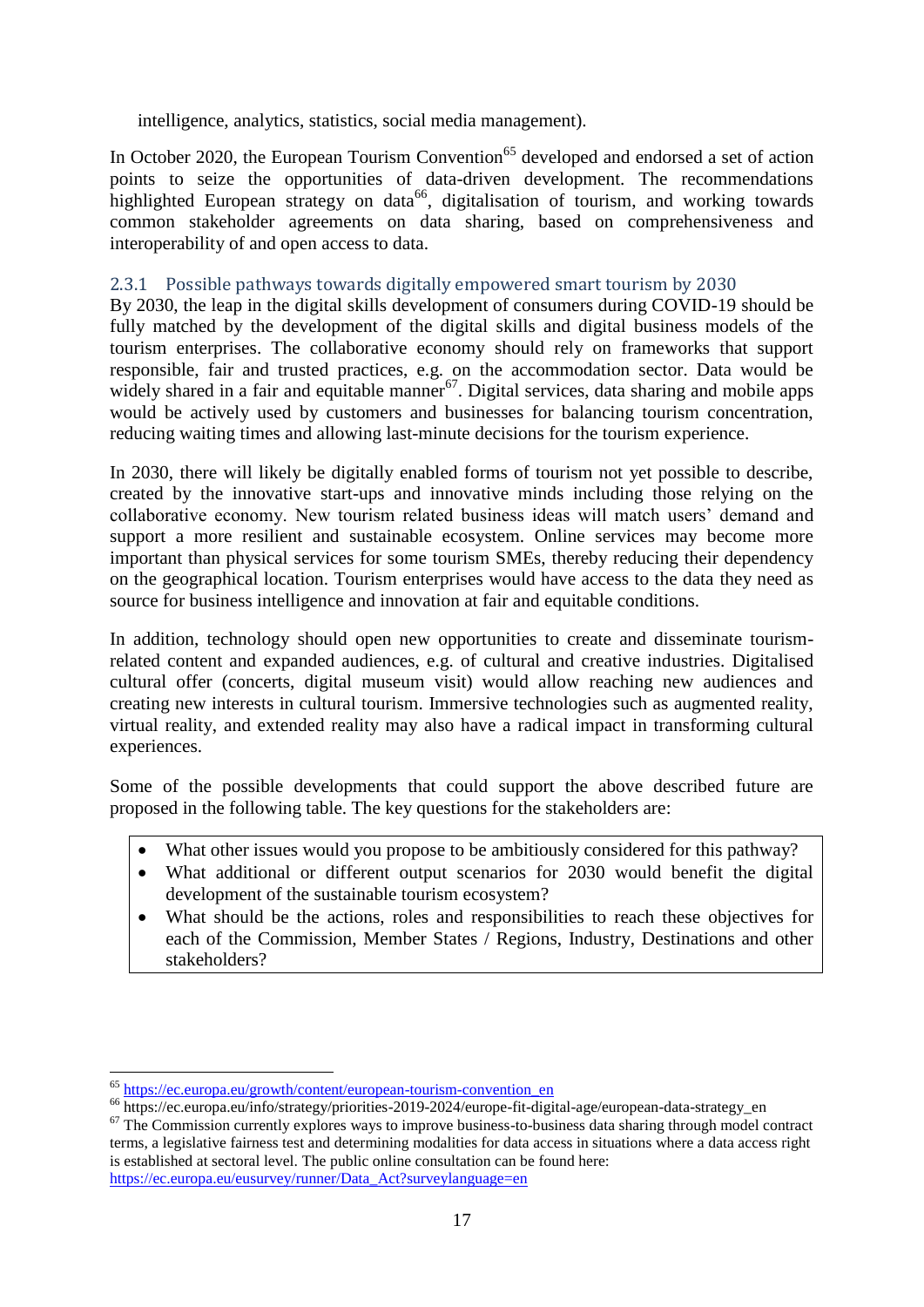| Issues*                                                                              | <b>Actions and possible divisions of roles</b>                                                                                                                                                                                                                                                                                                                                                                                                                                                                                                                                                          | <b>Possible output</b><br>scenarios<br>for 2030                                                                                                                                                                |
|--------------------------------------------------------------------------------------|---------------------------------------------------------------------------------------------------------------------------------------------------------------------------------------------------------------------------------------------------------------------------------------------------------------------------------------------------------------------------------------------------------------------------------------------------------------------------------------------------------------------------------------------------------------------------------------------------------|----------------------------------------------------------------------------------------------------------------------------------------------------------------------------------------------------------------|
| Lack of data<br>sharing among<br>players to<br>support data<br>enabled<br>solutions. | <b>Commission:</b> supports implementing EU data legislation, such<br>as Data Governance Act for the ecosystem, support the<br>preparation with stakeholders of Code of Conduct on tourism<br>data sharing; encourage and facilitate data sharing<br>MS/Regions: could actively data provide available open<br>national/regional tourism data<br><b>Destinations:</b> could support open data provision of destination<br>data<br>Industry: Could provide and make innovative use of data,<br>explore the value added of Code of Conduct on tourism data<br>sharing to implement EU's data legislations | Agreed data sharing<br>practices for interoperable<br>sharing of tourism data in<br>a fair and equitable<br>manner.<br>Cultural Heritage data<br>space enables new tourism<br>demand and supply. <sup>68</sup> |
| <b>Unfair</b><br>practices in<br>collaborative<br>economy                            | <b>Commission:</b> pursues a legislative initiative on short-term<br>accommodation rental services, as announced in the SME<br>Strategy<br>MS/Regions: National implementation and monitoring of the<br>regulatory framework for collaborative economy<br>Industry: could promote and implement fair practices for peer<br>and professional tourism service providers                                                                                                                                                                                                                                   | Collaborative economy<br>platforms facilitate and<br>contribute to the<br>development of a<br>responsible, fair and<br>trusted tourism economy<br>mediated online                                              |
| Low level of<br>digitalisation<br>of Tourism<br><b>Destinations</b>                  | Commission: supports digitalisation through Digital Europe,<br>Next Generation EU, Cohesion Policy Funds<br>MS/Regions: could actively implement digitalisation strategies<br>and projects, implementation of National Recovery and<br><b>Resilience Plans</b><br>Destinations and industry: could actively install and provide<br>digital services in tourism establishments                                                                                                                                                                                                                           | All tourism destinations,<br>including rural areas, are<br>covered by $5G^{69}$ ;                                                                                                                              |
| <b>Need for</b><br>advanced<br>digitisation of<br>cultural<br>heritage               | Commission: supports cultural heritage digitisation (incl. 3D),<br>and enhanced digital experiences for visitors, through a set of<br>policy, coordination and funding initiatives<br>MS/Regions: could implement digitisation strategies for<br>cultural heritage, implement National Recovery and Resilience<br>Plans to boost digitisation<br>Destinations and industry: could actively promote enhanced<br>cultural heritage experiences for visitors                                                                                                                                               | 3D digitisation of 50% of<br>the highly visited cultural<br>and heritage monuments,<br>buildings and sites, and of<br>cultural heritage at risk,<br>and online availability for<br>further use / reuse         |
| Low level of<br>digitalisation<br>of tourism<br><b>SMEs</b>                          | Commission: Digital Innovation Hubs provide digital<br>innovation support for tourism SMEs, together with funding<br>from Digital Europe, Next Generation EU, Cohesion Policy<br>Funds, Horizon Europe<br>MS/Regions: could actively implement digitalisation strategies<br>and projects, implement of National Recovery and Resilience<br>Plans<br><b>Industry:</b> could actively collaboration with Digital innovation<br>hubs and implementation of digital services dimensions                                                                                                                     | More than [95%] of<br>tourism SMEs have<br>reached at least a basic<br>level of digital intensity;                                                                                                             |

<sup>68</sup> SWD(2021) 15 final

 $69$  2030 Digital Compass: the European way for the Digital Decade (COM(2021) 118 final) target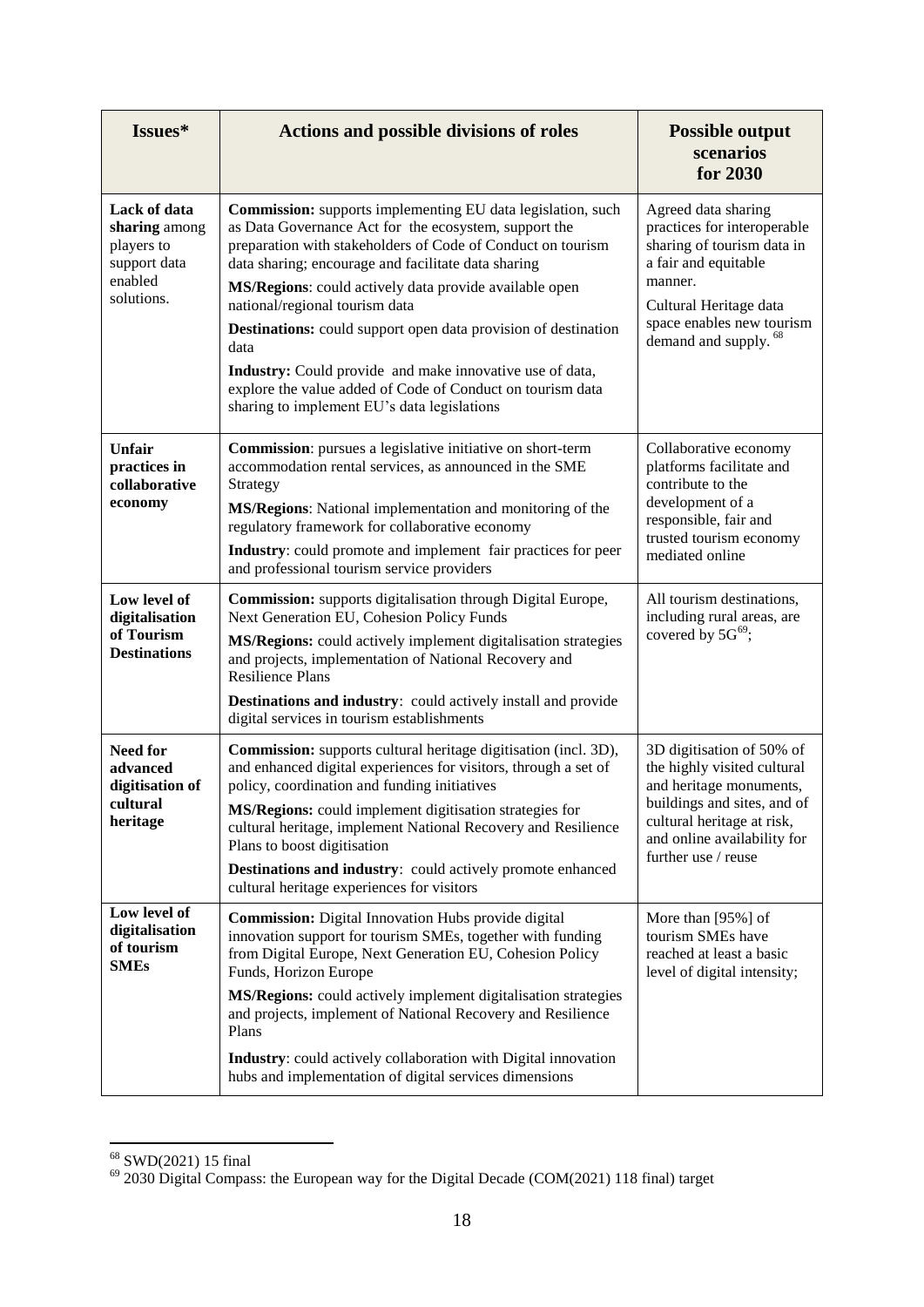| <b>Inefficient</b> best<br>practice<br>sharing to<br>support<br>digital<br>innovations | <b>Commission:</b> awards and showcases best practice destinations<br>and projects (EDEN network, Smart tourism capitals)<br>MS/Regions: could support national best practice networks on<br>digitalisation, capitalising on Digital Innovation Hubs<br>Destinations and Industry: could effectively reach out and<br>collaborate                                                                                                                                                                                                      | Almost all [90%] of<br>tourism destinations will<br>be part of, or in touch<br>with, a community of<br>practice or a network,<br>either physical or digital,<br>sharing knowledge on<br>digital solutions for<br>tourism |
|----------------------------------------------------------------------------------------|----------------------------------------------------------------------------------------------------------------------------------------------------------------------------------------------------------------------------------------------------------------------------------------------------------------------------------------------------------------------------------------------------------------------------------------------------------------------------------------------------------------------------------------|--------------------------------------------------------------------------------------------------------------------------------------------------------------------------------------------------------------------------|
| Low levels of<br>digital<br>reskilling and<br>upskilling of<br>tourism SMEs            | <b>Commission</b> works with the industry to forge skills<br>partnerships under the Pact for Skills<br>MS/Regions: Digital Skills and Jobs Platform will function<br>jointly with the 25 national coalitions for digital skills and<br>contribute to reaching the EUs Digital Decade targets<br><b>Industry:</b> could actively implement re/upskilling programs of<br>workers                                                                                                                                                         | Digital skills development<br>approaches have reached<br>[70%] of tourism<br>workforce                                                                                                                                   |
| <b>Insufficient</b><br>knowledge<br>base of the<br>tourism<br>ecosystem                | Commission: could identify data gaps to properly monitor the<br>digitalization in the tourism ecosystem, and proposes new data<br>to be collected, leveraging new data sources and the data<br>generated by the tourism service providers.<br>MS: could transpose the Commission guidelines to collect the<br>needed data at high resolution and frequency, in a seamless and<br>as much burden-free possible manner.<br><b>Destinations and industry:</b> could engage directly in the data<br>transmission as per the MS guidelines. | Detailed and sound data<br>and indicators concerning<br>the digitalization of the<br>tourism ecosystem are<br>available in a timely<br>manner, to identify issues<br>and support policy.                                 |

\* *a non-exhaustive list for the purposes of the consultation. The table is drafted based on several consultation processes and positions provided by tourism stakeholders. This is a European Commission staff working document. It does not constitute the official position of the Commission, nor does it prejudge any such position.*

### <span id="page-19-0"></span>**3 SUPPORTING THE ECOSYSTEM IN TRANSITION AND LONG-TERM HORIZONTAL CHALLENGES**

The tourism ecosystem will need a supportive framework at European, regional and local levels, and a commitment from industrial and other relevant stakeholders in order to work towards a common vision. This would include: enabling regulatory framework, financing of projects and activities, thematic stakeholder meetings, showcasing and sharing best practice, guidance and training, data and indicators, and awareness raising activities. These are necessary enablers for the ecosystem to transition.

# <span id="page-19-1"></span>**3.1 Enabling strategic and regulatory framework**

The work on developing the resilience of the tourism ecosystem is building on the Updated Industrial Strategy, which highlights the importance of creating a Single Market Emergency Instrument as well as deepening and monitoring the Single Market.<sup>70</sup> Steps are also taken to assess if the rules on package travel and passenger rights are still fully up to the task of ensuring robust and comprehensive consumer protection at all times. The Regulations on the EU Digital COVID-19 Certificate were adopted in June 2021 establishing interoperable certificates to facilitate free movement in the Single Market during the COVID-19

<sup>1</sup> <sup>70</sup> COM(2021) 350 final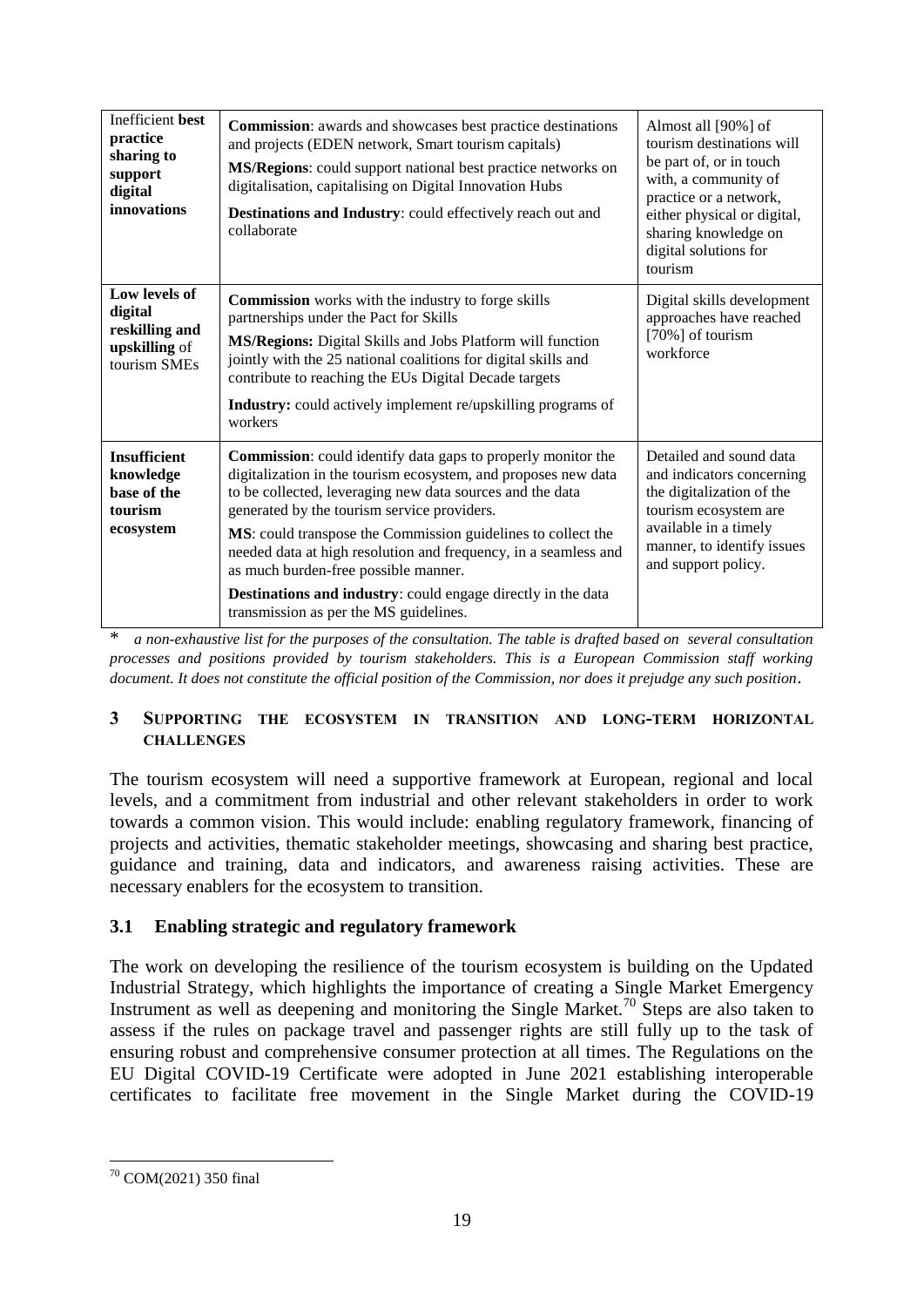pandemic<sup>71</sup>.

Green Deal<sup>72</sup> establishes a key framework for a sustainable tourism ecosystem. Of particular importance are: Sustainable and Smart Mobility Strategy<sup>73</sup>, Sustainable Blue Economy Strategy<sup>74</sup>, Circular Economy Action Plan<sup>75</sup>, Renovation Wave for buildings<sup>76</sup>, Biodiversity Strategy<sup>77</sup>, EU Plastics Strategy<sup>78</sup>, Farm to Fork Strategy<sup>79</sup>, Long-term vision for Rural areas $80$ , European Climate Pact<sup>81</sup>, Zero Pollution Action Plan<sup>82</sup>, sustainable finance and taxonomy framework<sup>83</sup>. The Fit for 55 package with its proposals expected in July 2021 for targeted amendments to Energy Efficiency and Buildings Directive, Energy Tax Directive and EU Emissions Trading System including maritime and aviation, as well as new initiatives on ReFuel Aviation and FuelEU Maritime, will contribute to the green transition of tourism ecosystem.

2030 Digital Compass targets $84$  work towards digitalisation of all sectors, and provide concrete objectives for updating the skills and innovating data-enabled business models for the tourism SMEs. The Digital Markets Act tabled in December 2020 establishes a set of objective criteria for considering a large online platform as a so-called 'gatekeeper', in order to ensure fair competition opportunities to innovators and start-ups, and to provide a fairer business environment to all commercial players in the ecosystem. The Data Governance Act<sup>85</sup> (proposed on 25 November 2020) combined with the proposal for Data Act Package programmed for Q4 2021 will boost the trust in data transactions, and ensure fairness in the allocation of data value. Furthermore, to strengthen the EU tourism ecosystem, the Commission, as announced in the SME strategy, could propose a legislative proposal for improving the framework for short-term accommodation rental services<sup>86</sup>. Tourism Statistics Regulation 692/2011 provides the legal basis for Member States to follow and submit data on tourism (accommodation, visits descriptors).

**Question for the stakeholders:** What more or different would be needed in order to support the transition towards 2030 from each of the Commission, Member States, the industry and other stakeholders?

# <span id="page-20-0"></span>**3.2 Financing of projects and activities**

The Commission supports the transition of the Member States towards more green and digital tourism economies through various funding mechanisms. The most recent major funding

1

<sup>74</sup> COM(2021) 240 final

<sup>76</sup> COM/2020/662 final

 $71$  Regulation (EU) 2021/953 and Regulation (EU) 2021/954

<sup>72</sup> COM/2019/640 final

<sup>73</sup> COM(2020) 789 final

<sup>75</sup> COM/2020/98 final

<sup>77</sup> COM(2020) 380 final

<sup>78</sup> [https://ec.europa.eu/environment/strategy/plastics-strategy\\_en](https://ec.europa.eu/environment/strategy/plastics-strategy_en)

<sup>79</sup> COM/2020/381 final

<sup>80</sup> [https://ec.europa.eu/info/strategy/priorities-2019-2024/new-push-european-democracy/long-term-vision-rural](https://ec.europa.eu/info/strategy/priorities-2019-2024/new-push-european-democracy/long-term-vision-rural-areas_en)[areas\\_en](https://ec.europa.eu/info/strategy/priorities-2019-2024/new-push-european-democracy/long-term-vision-rural-areas_en)

<sup>&</sup>lt;sup>81</sup> [https://europa.eu/climate-pact/index\\_en](https://europa.eu/climate-pact/index_en)

 $82 \overline{COM(2021)}$  400 final

<sup>83</sup> [https://ec.europa.eu/commission/presscorner/detail/en/ip\\_21\\_1804](https://ec.europa.eu/commission/presscorner/detail/en/ip_21_1804)

<sup>84</sup> COM(2021) 118 final

<sup>85</sup> [https://digital-strategy.ec.europa.eu/en/library/proposal-regulation-european-data-governance-data](https://digital-strategy.ec.europa.eu/en/library/proposal-regulation-european-data-governance-data-governance-act)[governance-act](https://digital-strategy.ec.europa.eu/en/library/proposal-regulation-european-data-governance-data-governance-act)

 $\frac{86}{10}$  As announced in the COM(2020) 103 final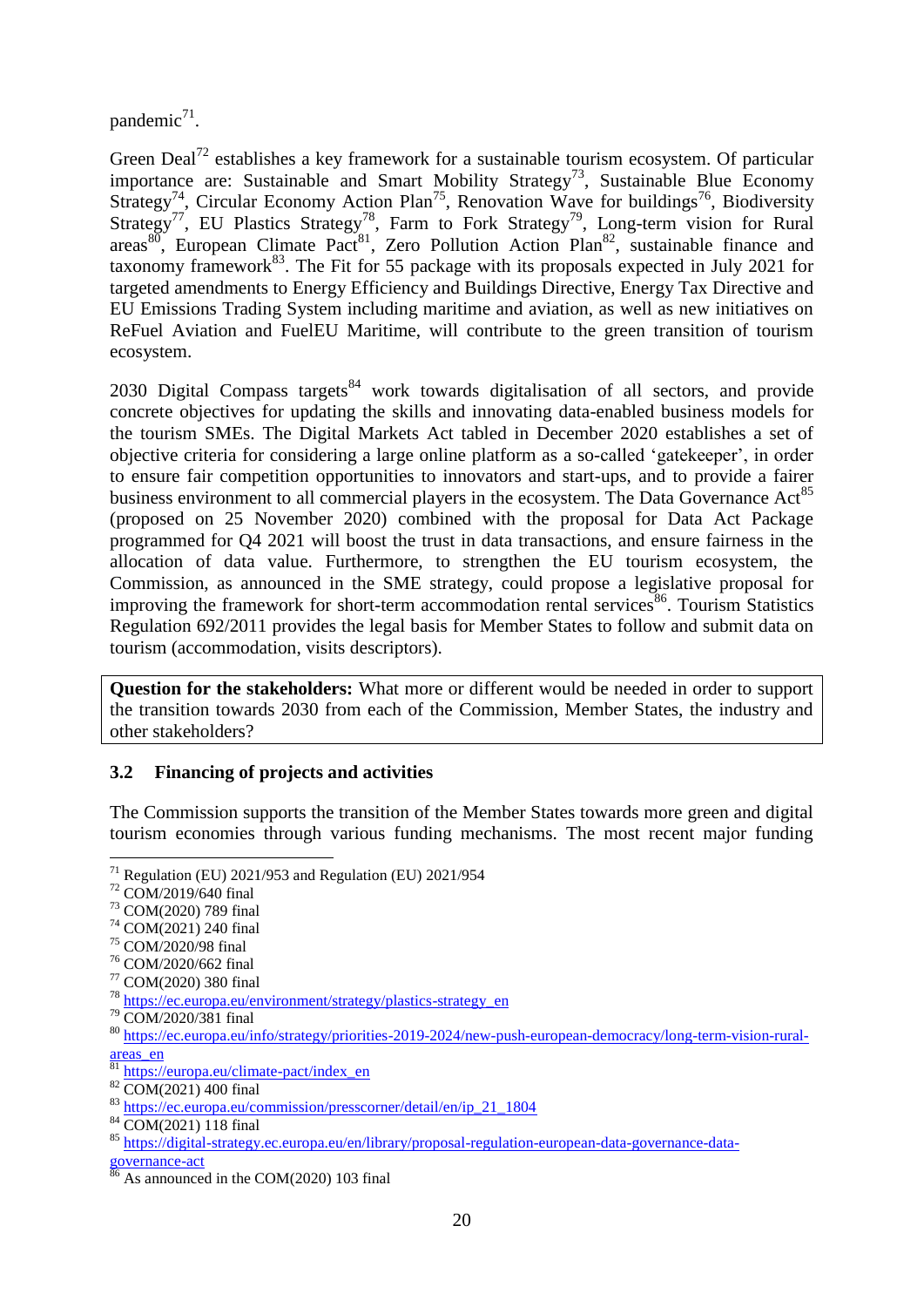possibilities released under Recovery and Resilience Facility specifically call for 37% of investments towards climate objectives and 20% for digitalisation. Under these investments, Member States may target actions towards supporting modernising the tourism ecosystem, increasing the resilience as well as upskilling and reskilling. Member States are also encouraged to integrate Cohesion policy funds support for tourism into broader strategies (where relevant) including territorial and local development strategies, Smart Specialisation Strategies and Territorial cooperation strategies. The Commission also supports Member States in implementing reforms for a sustainable, resilient and digital tourism by providing technical support through the Technical Support Instrument.

In addition, the Commission makes available for the Member States and for the tourism industries funds under several programs, summarised under Guide on EU Funding for Tourism<sup>87</sup>. Specifically, the Single Market Programme will through its yearly Work Programmes empower and support SMEs in carrying out the green and digital transition. Horizon Europe supports research and innovation activities on tourism to promote the emergence and scale-up of innovations and innovative practices. The Commission designs Work Programmes to call for relevant projects to contribute to the development of innovations and capacities towards the green and digital transition, and to receive policy  $feedback from their implementation. Furthermore, since 2021, Discovery  $88$  has been$ integrated into the Erasmus+ Programme, which will allow more than 700,000 young people, aged 18, to travel and explore Europe.

**Question for the stakeholders:** What more or different would be needed in order to support the transition towards 2030 from each of the Commission, Member States, the industry and other stakeholders?

# <span id="page-21-0"></span>**3.3 Showcasing and sharing best practices**

The Commission awards yearly destinations with sustainable and innovative tourism practices through two initiatives: European Capital of Smart Tourism<sup>89</sup> for cities with populations over  $100,000$  and European Destinations of Excellence<sup>90</sup> for destinations with populations between 25,000 and 100,000 inhabitants. All the members of these networks should be encouraged to show good examples of the green and digital transition actions and commitments.

In addition, preliminary stakeholders' feedback shows that the EU, Member States and the industry should value sustainability in all their funding, promotion and organisation activities. The Commission will explore the creation of funding opportunities under its Programmes such as LIFE, Single Market Programme, or Horizon Europe, for entities that have, for example, EMAS or EU Ecolabel certification, or similar. In the framework of the future communication on greening the Commission, the Commission will explore how to make ecologically certified hotels and accommodations the default choice for staff on mission and for organising meetings and events.

**Question for the stakeholders**: What more or different would be needed in order to support the transition towards 2030 from each of the Commission, Member States, the industry and other stakeholders?

<sup>87</sup> [https://ec.europa.eu/growth/sectors/tourism/funding-guide\\_en](https://ec.europa.eu/growth/sectors/tourism/funding-guide_en)

<sup>88</sup> https://europa.eu/youth/discovereu\_en

<sup>89</sup> [https://smart-tourism-capital.ec.europa.eu/index\\_en](https://smart-tourism-capital.ec.europa.eu/index_en)

<sup>90</sup> [https://ec.europa.eu/growth/sectors/tourism/eden\\_en](https://ec.europa.eu/growth/sectors/tourism/eden_en)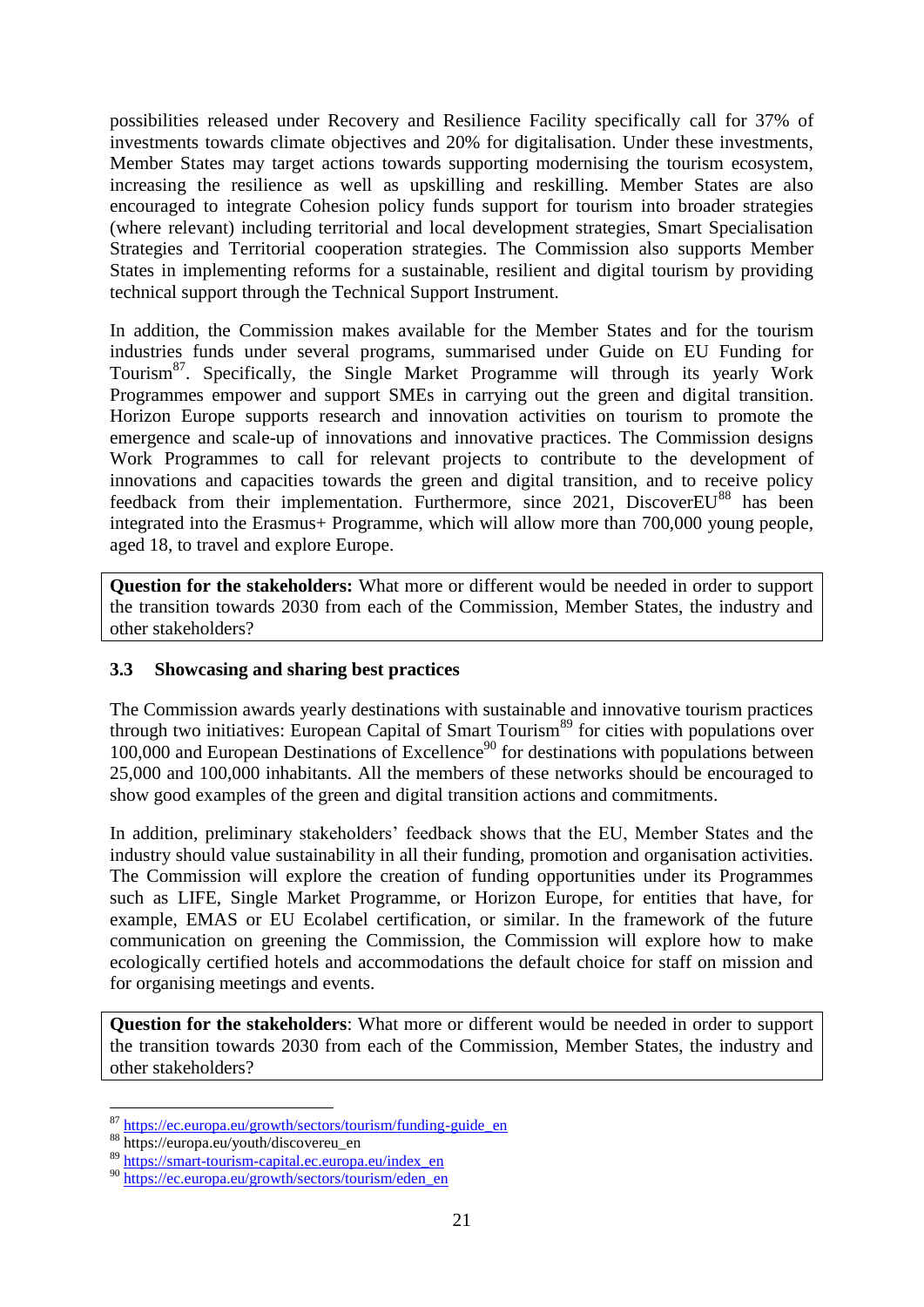# <span id="page-22-0"></span>**3.4 Guidance, training and support**

Under the EU Pact for skills, the tourism section will establish a skills partnership to promote joint action by public and private organisations to maximise the impact of investing in improving skills in green and digital tourism. The actors of the tourism ecosystem will also benefit from the new Digital Skills and Jobs Platform<sup>91</sup>, which will function jointly with the 25 national coalitions for digital skills and contribute to reaching the EUs Digital Decade targets. For the uptake of digitalisation and technology in general, the Digital Compass<sup>92</sup> makes use of over 200 Digital Innovation Hubs, who support digital transformation of SMEs across the EU.

In the area of sustainability, skills and awareness raising is needed especially in informing about the concrete means of including sustainability objectives in the tourism businesses. Advice is needed on the applicable sustainability schemes for different sectors of the tourism ecosystem, as guidance for the tourism SME in starting their path towards more sustainable practices. EEN sustainability advisors and supporting actions could provide specific support on sustainability approaches (indicators, certification schemes, environmental footprint calculation) for SMEs on different sectors of the tourism ecosystemsectors $93$ 

**Question for the stakeholders**: What more or different would be needed in order to support the transition towards 2030 from each of the Commission, Member States, the industry and other stakeholders?

### <span id="page-22-1"></span>**3.5 Tourism statistics and indicators**

To support the ecosystem in its transition, it is important to have data and indicators on progress. This requires developing key performance indicators relevant for the different sectors and the overall tourism ecosystem. Currently, the Tourism Statistics Regulation 692/2011 defines the legal basis for MS data collection on tourism. To allow for a coherent, consistent and comparable statistical scoping, an essential task will be to delineate statistical definition of the tourism ecosystem, preferably aligned to existing commonly agreed international references<sup>94</sup>.

Additionally, the Member States voluntarily contribute to gathering Tourism Satellite Accounts data, and the Commission has reached an agreement with Airbnb, Booking, Expedia Group and TripAdvisor relating to the publication of statistics on short-term accommodation rentals. Following the Council Conclusions of 27  $\text{May}^{95}$ , the Commission is developing with the Member States a Tourism Dashboard, which will support tracking the different dimensions of the transition, and expand traditional tourism statistics towards monitoring sustainable, digital and resilient tourism ecosystem. The Dashboard development, which will include data beyond the traditional tourism statistics, will go hand in hand with and provide input for the Eurostat initiative to revise and update Regulation 692/2011. The Dashboard

1

<sup>&</sup>lt;sup>91</sup> https://digital-strategy.ec.europa.eu/en/news/digital-skills-and-jobs-platform-one-stop-shop-close-europesdigital-skills-gap

 $92$  2030 Digital Compass: the European way for the Digital Decade

<sup>&</sup>lt;sup>93</sup> SME strategy calls for EEN sustainability advisors, and setting up a tourism specific helpdesk could be developed through a Coordination and Support Action under the SMP Work Programme Call 2021

<sup>&</sup>lt;sup>94</sup> In this respect, see the [International Recommendations on Tourism Statistics \(IRTS 2008\),](https://unstats.un.org/unsd/publication/Seriesm/SeriesM_83rev1e.pdf) the Tourism [Satellite Accounts Recommended Methodological Framework \(TSA:RMF\)](file://net1.cec.eu.int/ESTAT/G/2/Tourism/MEETINGS/2021/TF20210702/Tourism%20Satellite%20Accounts%20Recommended%20Methodological%20Framework%20(TSA:RMF)) and [data on tourism industries](https://ec.europa.eu/eurostat/statistics-explained/index.php?title=Tourism_industries_-_economic_analysis#Data_sources)

annually published by Eurostat based on Structural Business Statistics and Short-term Business Statistics. <sup>95</sup> <https://www.consilium.europa.eu/media/49960/st08881-en21.pdf>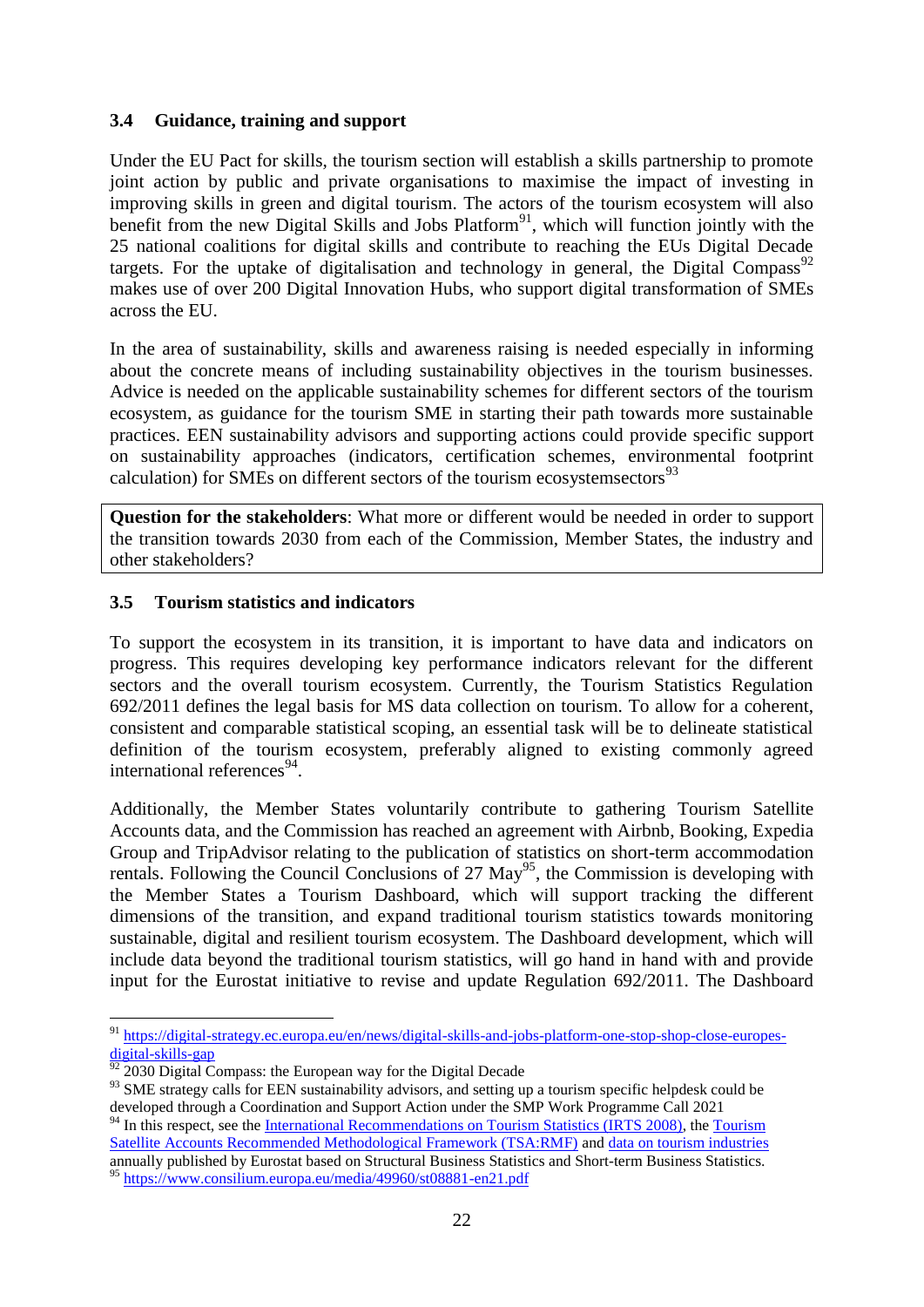work will also contribute to the international work on developing sustainable indicators for the tourism sector and measuring global progress towards SDG Target 12.b.

**Question for the stakeholders**: What more or different would be needed in order to support the transition towards 2030 from each of the Commission, Member States, the industry and other stakeholders?

### <span id="page-23-0"></span>**3.6 Tourism-related taxation initiatives**

The Action Plan for fair and simple taxation<sup>96</sup> supporting the recovery strategy sets out a number of VAT initiatives of particular relevance for the tourism ecosystem. The modernisation of the special scheme for travel agents and the review of passenger transport rules are both planned for 2023. They will help this sector go through the digital and green transitions, simplify compliance with VAT rules and improve competition within the EU. Moreover, tourism enterprises could also benefit from other initiatives laid down in that Action Plan, including a further extension of the VAT One Stop Shop arrangements and adapting the VAT rules to the platform economy. More generally, the Commission is promoting broader tax reforms as part of the Recovery and Resilience scheme, to shift taxes from labour to pollution, which would also support the industry's transition to more sustainable practices.

All such initiatives are subject to the results of an impact assessment.

**Question for the stakeholders**: What more or different would be needed in order to support the transition towards 2030 from each of the Commission, Member States, the industry and other stakeholders?

# <span id="page-23-1"></span>**3.7 Awareness raising and communication**

A very important part of the transition towards a more resilient and sustainable tourism ecosystem is the awareness and interest of the travellers and tourists themselves. This will be supported by the incorporation of sustainability in the educational curriculum, to ensure that the young generation grows up aware of the value of sustainably responsible practices<sup>97</sup>.

The Commission is supporting the European Tourism ecosystem by awareness raising and promotion campaigns, e.g. 'Open-up to Europe' in summer 2021. European Climate Pact facilitates knowledge exchanges, promotion of forerunners, etc.<sup>98</sup>

**Question for the stakeholders**: What more or different would be needed in order to support the transition towards 2030 from each of the Commission, Member States, the industry and other stakeholders?

 96 [https://ec.europa.eu/info/law/better-regulation/have-your-say/initiatives/12233-Action-Plan-on-fight-against-](https://ec.europa.eu/info/law/better-regulation/have-your-say/initiatives/12233-Action-Plan-on-fight-against-tax-fraud-) $\frac{\text{tax-fraud}}{97}$ 

At the end of 2021 the Commission will propose a Council Recommendation on education for environmental sustainability and a European Competence Framework for Climate Change and Sustainable Development.

<sup>98</sup> https://ec.europa.eu/clima/policies/eu-climate-action/pact\_en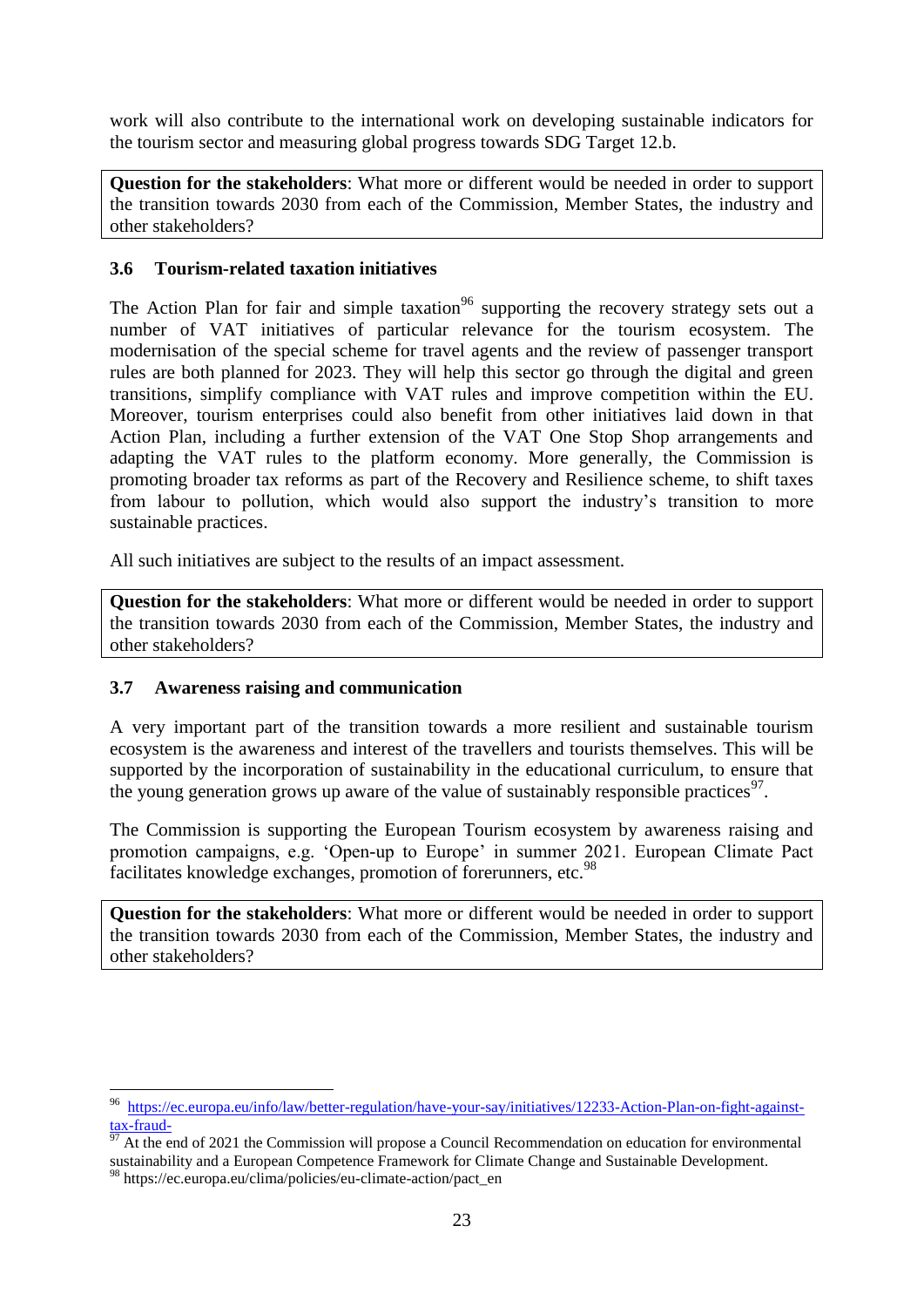# <span id="page-24-0"></span>**3.8 Thematic stakeholder meetings and governance**

The Commission services will ensure that the co-creation process for the Tourism Transition Pathway will continue through structural interaction with stakeholders on the cross-sectoral topics of the tourism ecosystem. Specific platforms on digitalisation (Digital Tourism Network) and sustainability (European Sustainability Platform) will be revived and created. The green and digital transition of the tourism ecosystem will be supported by Industrial Forum, which will also provide oversight over the transition process.

Thematic cluster meetings for the ongoing projects under different funding programmes will also provide opportunities for exchanging recent knowledge on policy objectives, project implementation, and supporting the projects in cross-fertilising innovation. These cluster meetings can include also stakeholders, to exchange best practices and feed into innovations for the green and digital transition.

**Question for the stakeholders**: What more or different would be needed in order to support the transition towards 2030 from each of the Commission, Member States, the industry and other stakeholders?

#### <span id="page-24-1"></span>**4 CONCLUSIONS AND AN INVITATION TO THE STAKEHOLDERS**

This paper has proposed scenarios of how the recovery from the COVID-19 crisis would optimally lead into a greener, digital and more resilient tourism ecosystem. In order to reach the vision for 2030, a lot needs to happen.

The vision can only be reached if the different sectors of the tourism ecosystem and their diverse actors work together. This paper invites the stakeholders, large and small, public and private, to work together and propose concrete actions, commitments and investments that could be implemented at sectoral, national and regional levels of the tourism ecosystem towards a common vision. Stakeholders are also invited to provide an assessment of scale, cost, long term benefits and conditions of the required actions to accompany the twin transition of the tourism ecosystem.

Key issues and questions on them have been presented in this document under different sections. Stakeholders are invited to reflect on the proposed issues and questions with regard to their sector. Concrete responses, proposals and commitments from tourism stakeholder networks and organisations will be welcome by 15 September 2021 through online consultation.

| <b>Vision dimension</b>                                   | <b>National and</b><br>regional tourism<br>authorities                                        | Sectors of the<br><b>Tourism ecosystem</b>                                                         | <b>Tourism</b><br>associations and<br>platforms                   | <b>Consumer</b><br>associations                                                                   |
|-----------------------------------------------------------|-----------------------------------------------------------------------------------------------|----------------------------------------------------------------------------------------------------|-------------------------------------------------------------------|---------------------------------------------------------------------------------------------------|
| Resilient tourism<br>Greener<br>tourismDigital<br>tourism | - National/regional<br>objectives<br>MS / regional<br>$\overline{\phantom{0}}$<br>commitments | Sectoral<br>$\overline{\phantom{0}}$<br>objectives<br>Industry plegdes<br>$\overline{\phantom{0}}$ | Destination-level<br>objectives<br>Destination<br>network pledges | Consumer<br>$\overline{\phantom{0}}$<br>objectives<br>Network pledges<br>$\overline{\phantom{0}}$ |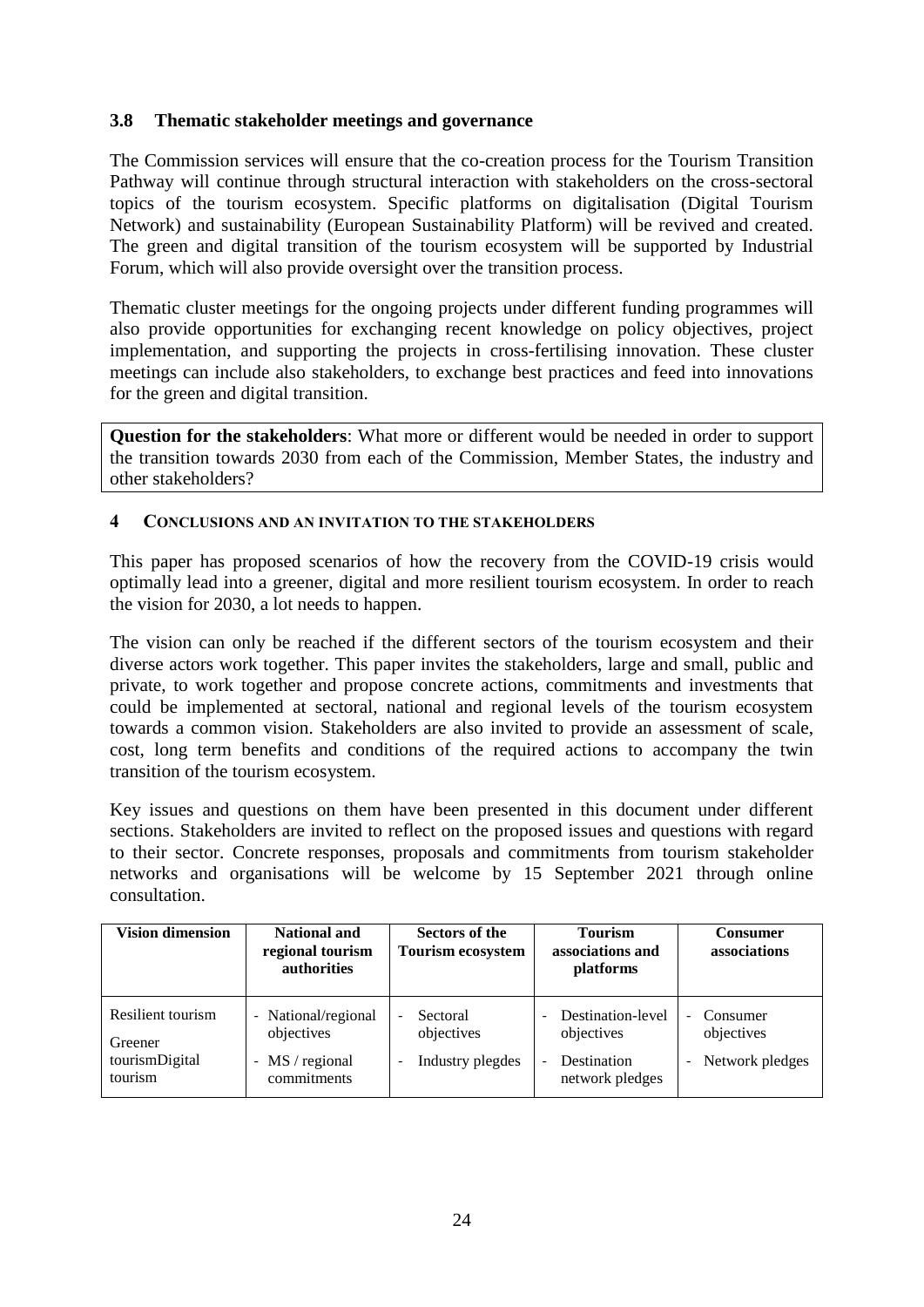Our shared ambition should be to maintain Europe as the world's leading tourist destination in terms of value, quality, sustainability and innovation.<sup>99</sup> This could not be achieved by the Commission, Member States and other stakeholders acting on their own. The key for the tourism recovery is collaboration and a forward-looking responsible attitude. All together, we need to think beyond the coming season and build back tourism activities in socially, economically, ecologically and culturally sustainable manner, ensuring we leave no one behind. The EU Agenda for Tourism must go further. We have the momentum of the recovery, the need for change driven by citizens, the awareness of Member States and the availability of EU funds. Let's make it happen, together.

<sup>1</sup> <sup>99</sup> COM(2020) 550 final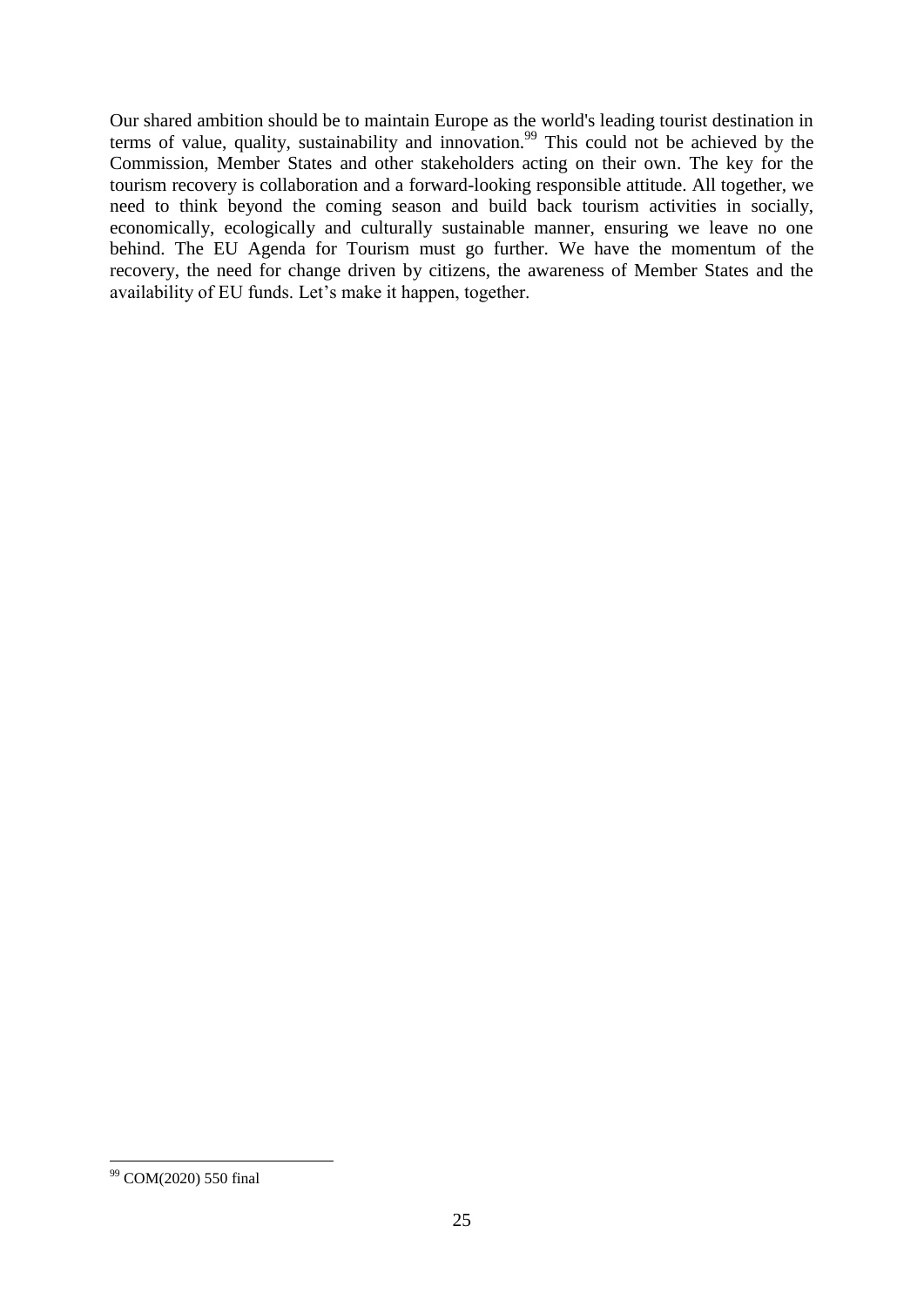### <span id="page-26-0"></span>**ANNEX: TOURISM TRENDS AND PARADIGM SHIFTS**

Already before COVID-19, the tourism market was changing, with new trends stabilising among the travellers. Some of the most visible trends include appreciation of sustainable options, authentic experiences, digitally mediated personalised holidays, health tourism and active holidays.

- **Sustainability.** According to the 2019 edition of booking.com's annual sustainable travel report, over half (55%) of global travelers reported being more determined to make sustainable travel choices than they were a year ago, but barriers included a lack of knowledge and available or appealing options when trying to put this into practice. Almost three quarters (72%) of travelers believed that people need to act now and make sustainable travel choices to save the planet for future generations. The appreciation of nature has been also shown in the growing interest on active and nature holidays: cycling, walking, hiking, diving, or yoga retreats. The responsible role of tourism becomes a distinctive factor in these activities, which can either appreciate and support the biodiversity of the destinations or overcrowd and cause damages to the nature.
- **More authentic and 'slow' holiday experiences**. While tourists have been getting interested in lesser known destinations, small destinations and rural destinations, the focus on mass holidays and group tourist packages has been changing. Tourists look for 'slow' or 'authentic' holidays, search to 'live like a local', and appreciate local culture in new ways. In addition to traditional cultural 'sites', museums and libraries, local arts and immersive experiences in intangible cultural heritage such as festivals, traditional practices, crafts and skills have become new forms of cultural tourism, where visitors search for connections with local communities.
- **Digitally mediated personalized tourism.** Tourism trips are increasingly planned and booked online by the travelers themselves, using online travel platforms. The European Travel Commission (ETC) survey from February 2021 showed that 45.5% of tourists use online booking engine in planning their travel. 17.7% use travel review websites as source of information when making their travel planning decisions. Increasingly, collaborative economy platforms also mediate 'experiences' such as local tours, crafts classes, guided participation in local events, food tastings etc, enabling travellers to book travel experience 'packages' in a personalized manner.
- **Health tourism**. According to the UN World Tourism Organisation (UNWTO), health tourism, intended as wellness and medical tourism, is growing at rapid pace<sup>100</sup>. Indexes from the industry rank 6 EU Member States among the top forty destination countries for health tourists (Spain, France, Germany, Italy, Malta and Poland), based on an aggregation of sustainability indicators, medical tourism demands, and quality of facilities and services. Medical tourists spend 5 to 10 times more than normal tourists, they travel accompanied, and stay an average of 2 to 3 weeks in the country.
- Silver economy and tourism. The older generation is emerging as a new interest group for travelling and tourism, as a new target market. There are older people with time, interest and funds to travel into other countries after their retirement, as well as a persons with more restricted budget but interest to participate in the cultural and recreative offers

<sup>1</sup> <sup>100</sup> UNWTO and ETC 'Exploring Health Tourism' report, 2018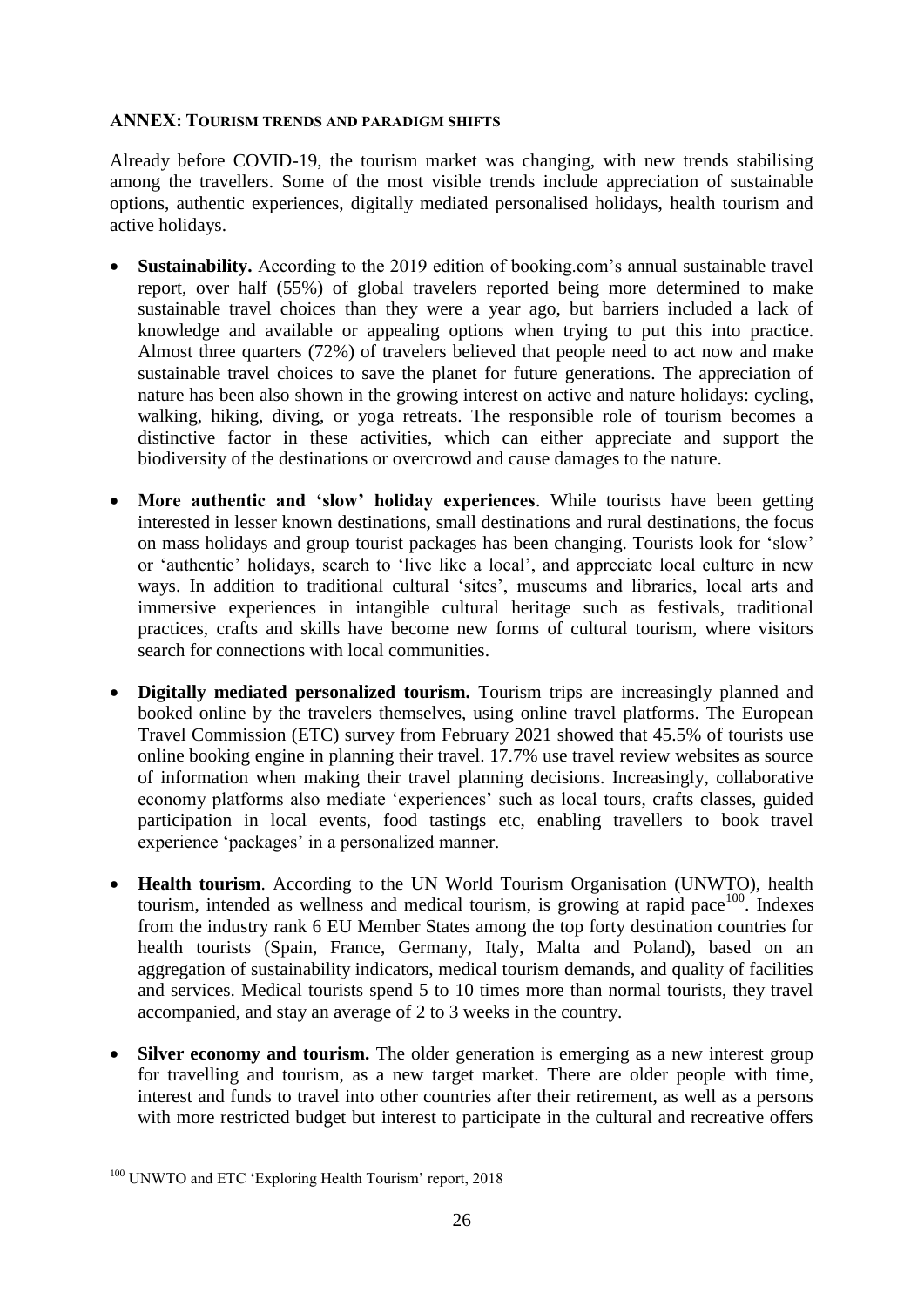in their home country. As older people may have different expectations and interests from the younger tourists while travelling or visiting tourism attractions and destinations, good understanding of their needs and preferences is becoming extremely important for silver tourism providers, especially because Europe has good potential to become the biggest actor in the silver tourism market.

# **Post-pandemic trends – a first assessment**

How the tourism ecosystem develops post-COVID-19 will depend to a large extend on what tourists expect and on the capacity of the tourism ecosystem to adapt and deliver. Studies point towards two different possible developments: on the one hand, a higher sensitivity and demand for sustainable tourism and a decreased interest in mass tourism, and on the other hand there is evidence of a return to the 'old normal' after the crisis is over. In both cases, COVID-19 has sharpened the trends that diversify the tourism experience, thereby putting pressure on governments, destinations, industry and EU institutions to fine-tune their understanding and management of these trends.

- **Changed forms of business travelling**. The push for teleworking and online meetings due to COVID-19 mobility limitations has reshaped the way to work across the Europe and the world. The ETC travel sentiment survey shows a low likelihood of business travel in the next 6 months. It is likely that after the deep low of business travelling, some forms of it will be returning again, especially events such as trade fairs which can play important role for creating new connections between enterprises. The increased possibilities to telework from anywhere may be providing new demand that combines business and personal travelling, and therefore will highlight the demand for good internet connectivity of the destinations and accommodations.
- **Increased proximity tourism.** COVID-19 reduced the possibilities to travel by air, and Europeans used this moment to rediscover proximity tourism and alternative modes of transport. During 2020, domestic tourism was more resilient than intra-EU tourism, and in the short-term and until global travel markets resume fully, it will be key for driving recovery in the tourism ecosystem. The ETC study on European Tourism trends and prospects<sup>101</sup> proposes that domestic tourism will be leading the way to recovery, with volumes projected to reach 2019 levels in 2022.
- **Diversified tourism experiences.** The megatrends pre-existing COVID-19 will likely accelerate, highlighting the increased use of digital means and online tourism offer to diversify the tourism experience towards personal interests and decisions. New personalised tourism packages will need to take into account the diverse interests of the travellers, offering options for those interested in sports, nature, culture, gastronomy, and interacting with local communities. The ETC survey results from February 2021 demonstrate the variety of tourist interests: 20.9% of travellers head for 'sun & beach', 14.8% go for 'nature & outdoors', 13.1% for 'coast and sea', 13% for 'culture & heritage', 12.3% for 'city break' and 10.2% for 'wellness and relaxation'.
- **Digital media created tourism interests.** During the pandemic, technology has opened new opportunities to create and disseminate tourism-related content and expanded audiences, e.g. of cultural and creative industries. For example, in the first 6 months of

<sup>1</sup> <sup>101</sup> European Tourism 2021 – [Trends & Prospects \(Q1/2021\) -](https://etc-corporate.org/reports/european-tourism-2021-trends-prospects-q1-2021/) ETC Corporate (etc-corporate.org)